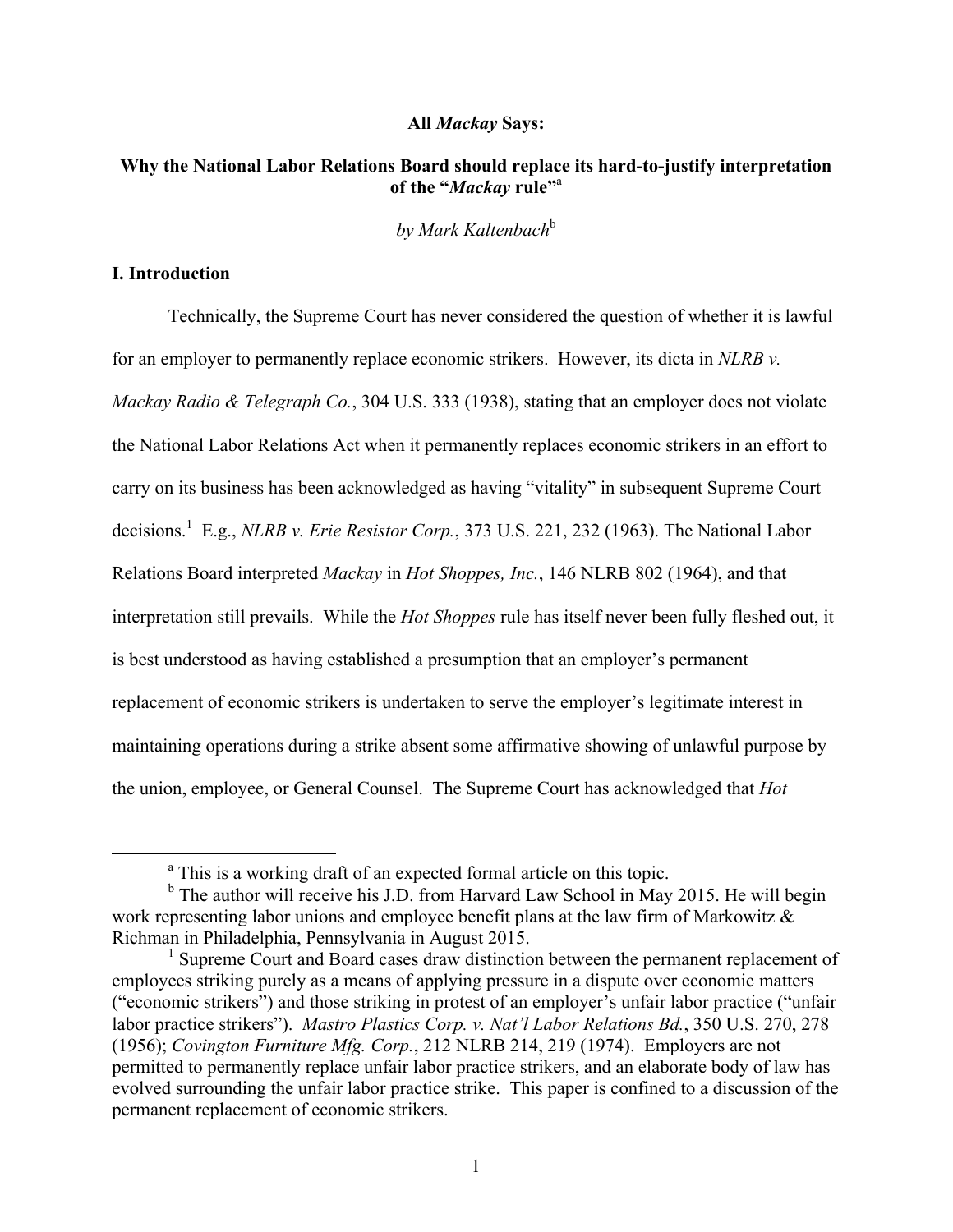*Shoppes* is permissible under Supreme Court precedent, thereby implicitly recognizing both that the Court's decisions do not mandate the *Hot Shoppes* doctrine and that the Board has significant discretion in interpreting *Mackay*. See *Belknap, Inc. v. Hale*, 463 U.S. 491, 504 fn 8 (1983).

 In this paper I summarize the often-misstated law surrounding the permanent replacement of economic strikers and argue that, particularly given the vast changes in U.S. labor relations in recent decades, the *Hot Shoppes* doctrine is out of keeping with both the Supreme Court's rulings on what the Act requires in this context and the Act's text. Consequently, I recommend that the Board overturn *Hot Shoppes*. In its place, the Board should find that when an employer refuses to reinstate economic strikers because their places have been filled by permanent replacements, the employer has the burden of establishing that offers of permanence were necessary for it "to protect and continue [its] business by supplying places left vacant by the strike." See *Mackay Radio*, 304 U.S. at 345-46.Such action by the Board would ensure that it is adequately meeting its "responsibility…to strike the proper balance between the [employer's] asserted business justifications [for actions during an economic strike] and the invasion of employees' rights in light of the Act and its policy." See *NLRB v. Fleetwood Trailer Co.*, 389 U.S. 375, 378 (1967).

 Because *Mackay* remains the Supreme Court's only direct analysis of an employer's ability under the Act to permanently replace economic strikers, I begin by recounting that decision. I then discuss the Board's interpretation of *Mackay* in *Hot Shoppes* and the Supreme Court's subsequent acknowledgment in *Belknap* that this interpretation is permitted, though not required, by Supreme Court precedent. I next consider *Hot Shoppes*'s continuing validity and wisdom in light of the current state of U.S. labor relations and the Supreme Court's instructions to the Board that, when resolving cases involving employer behavior during an economic strike, the Board must undertake the "delicate task…of balancing in the light of the Act and its policy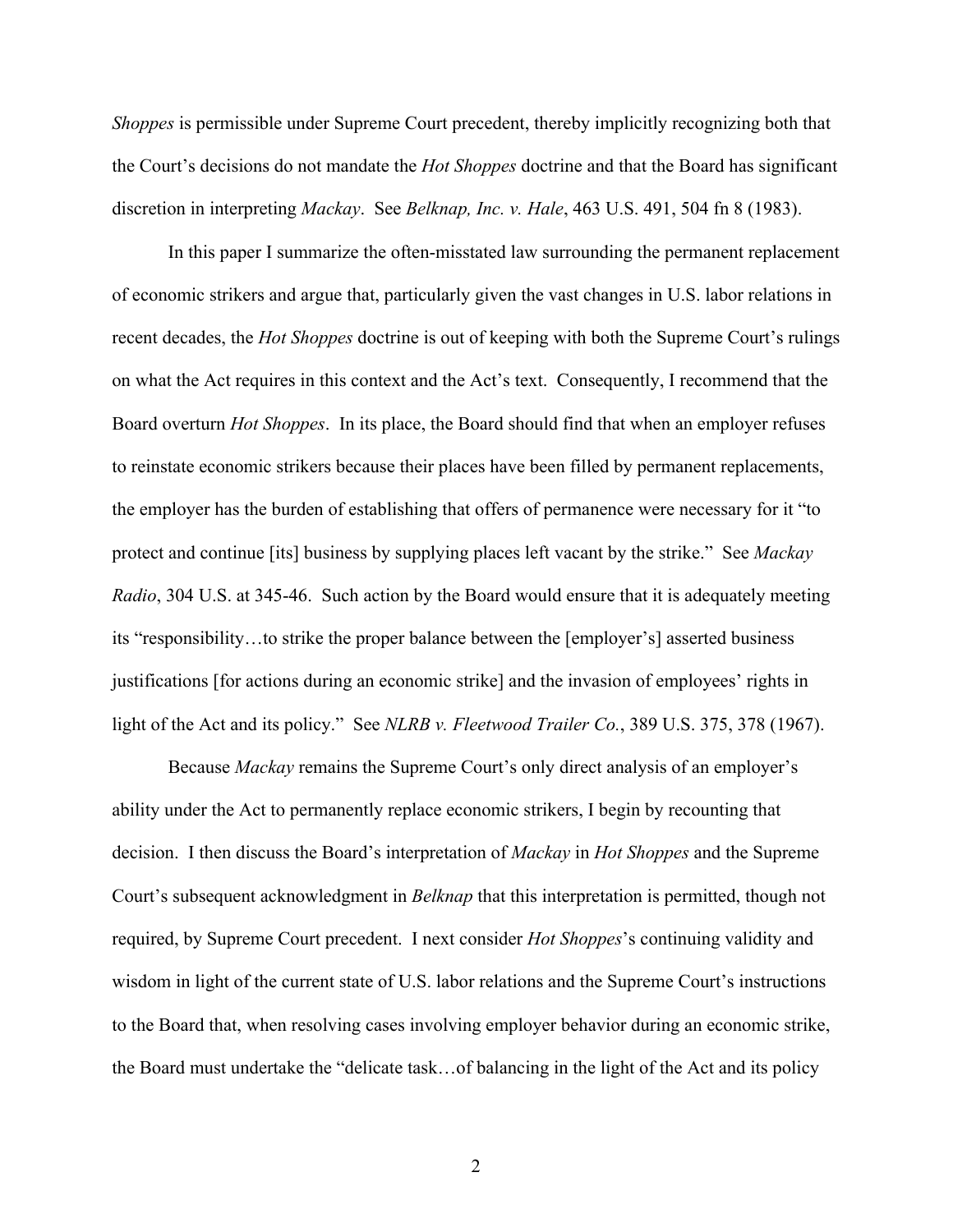the intended consequences upon employee rights against the business ends to be served by the employer's conduct." *Erie Resistor*, 373 U.S. at 228-29. After concluding that *Hot Shoppes* is out of keeping with Supreme Court precedent and the Act, I recommend replacing it with a rule that would require an employer using permanent replacements to affirmatively show that doing so was necessary to maintain operations during the economic strike.

## **II.** *NLRB v. Mackay Radio & Telegraph Co.*

#### *a. Factual and procedural background*

<u> 1989 - Johann Barn, mars ann an t-Aonaich an t-Aonaich an t-Aonaich an t-Aonaich ann an t-Aonaich ann an t-Ao</u>

Just a few months after President Franklin Roosevelt signed the National Labor Relations Act into law, the National Labor Relations Board—the body created by the Act to serve as the primary arbiter of its provisions—issued its decision in the case of *Mackay Radio & Telegraph*  Company.<sup>2</sup> Thomas C. Kohler and Julius G. Getman, "The Story of NLRB v. Mackay Radio & Telegraph Co.: The High Cost of Solidarity," p. 13 in *Labor Law Stories*, New York: Foundation Press, 2005. When negotiations between the American Radio Telegraphists' Association (a union) and Mackay Radio & Telegraph Company (a major telecommunications company with a national and international presence) for a first contract for radio operators at the company's San Francisco location stalled, the union called a nationwide strike at the company. *Mackay Radio*, 1 NLRB at 205-06. While strike participation and enthusiasm was initially extremely strong at the San Francisco office and those offices very close by, Mackay employees in Portland, Oregon were the only others to really heed the strike call. *Id.* at 206-07. At other locations—Los Angeles, New Orleans, Chicago, New York, and elsewhere—employees by and large did not

<sup>2</sup> I derive most of the historical information regarding the *Mackay* decision from Kohler and Getman's excellent chapter relating in much greater detail the political and legal history of the *Mackay* decision. I also rely heavily on the Board's extensive factual findings in its decision in *Mackay*, 1 NLRB 201 (1936), the appeal of which ultimately led to the Supreme Court's decision.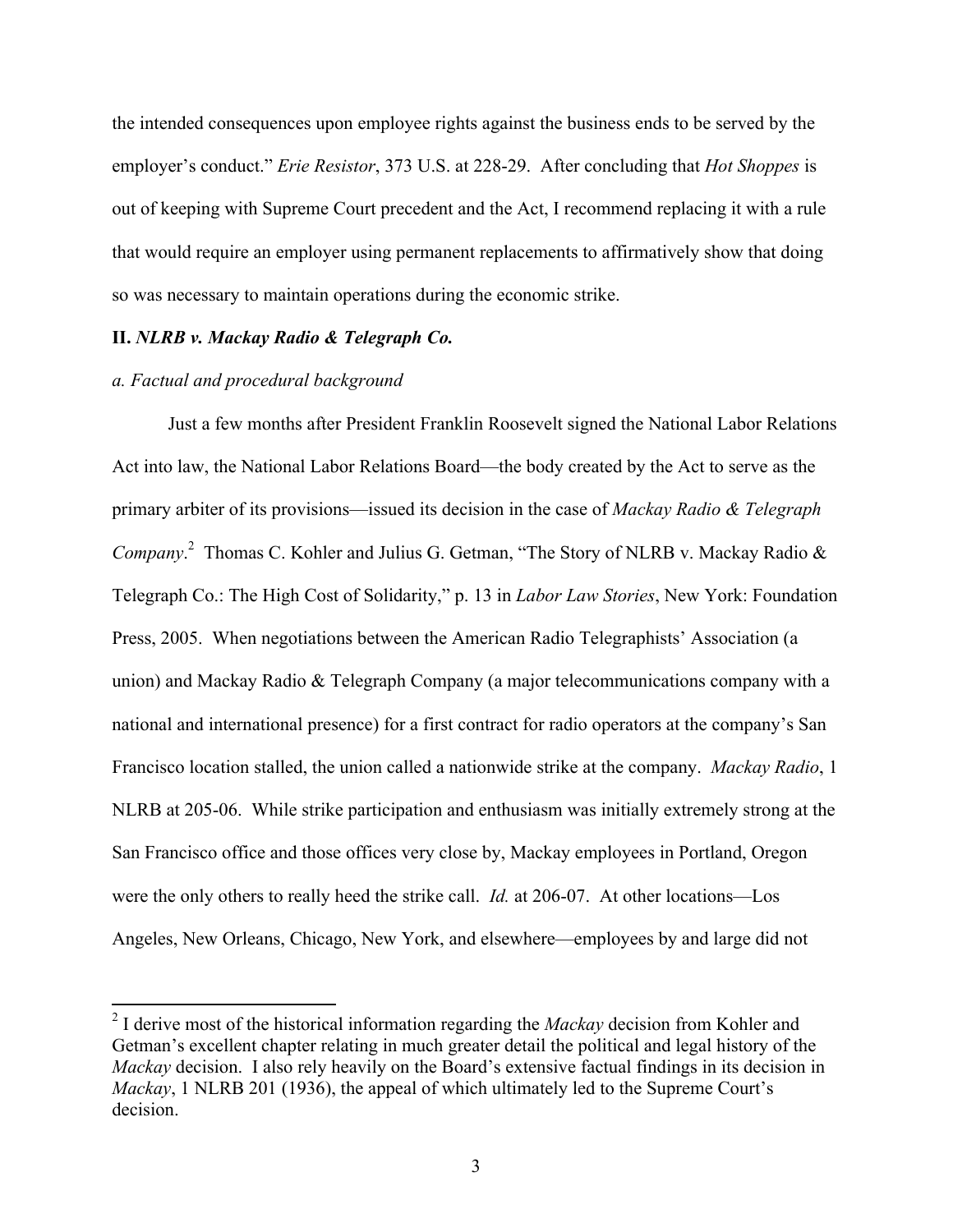participate in the strike, and where they did participation quickly fizzled. *Id.* The company, for its part, took aggressive action to maintain operations in San Francisco. *Id.* at 206. It re-routed communications to run through its Los Angeles location wherever possible. *Id.* And for those lines that could not be re-routed, the company brought in employees from other locations to do the work of the strikers. *Id.* Nine came from Los Angeles, two from Chicago, and seven from New York. See *id.* at 206; 216.

News of the impending arrival of the strikebreakers and of the lukewarm (to put it mildly) participation at other locations, along with rumors that the company planned to close or severely curtail its West Coast operations and the urgings of Mackay supervisors and managers, deflated the San Francisco strikers. *Id.* at 206. Within a few days, they were ready to go back to work. *Id.* at 206-207.

 Ellery Stone, Mackay's vice-president of operations, had either personally or through an agent promised the strikebreakers from Los Angeles, New York, and Chicago that they would be permitted to remain permanently in San Francisco if they so desired. *Id.* at 213. Stone apparently decided that if any of the replacements accepted this offer, a coordinate number of the strikers would not be permitted to return to work once the strike ended; in other words, they would be permanently replaced. *Id.* As it turned out, five of the eighteen transferred employees ultimately decided to stay in Los Angeles, meaning five striking workers would not be permitted to return to work. *Id.* at 216. After a great deal of behind-the-scenes machinations by the company higher-ups, the five strikers ultimately ousted included the four employees most deeply involved with the union and a supervisor who was a member of the union and had participated in the strike. Kohler and Getman, supra at 33; 34 fn. 48. The displaced employees, through the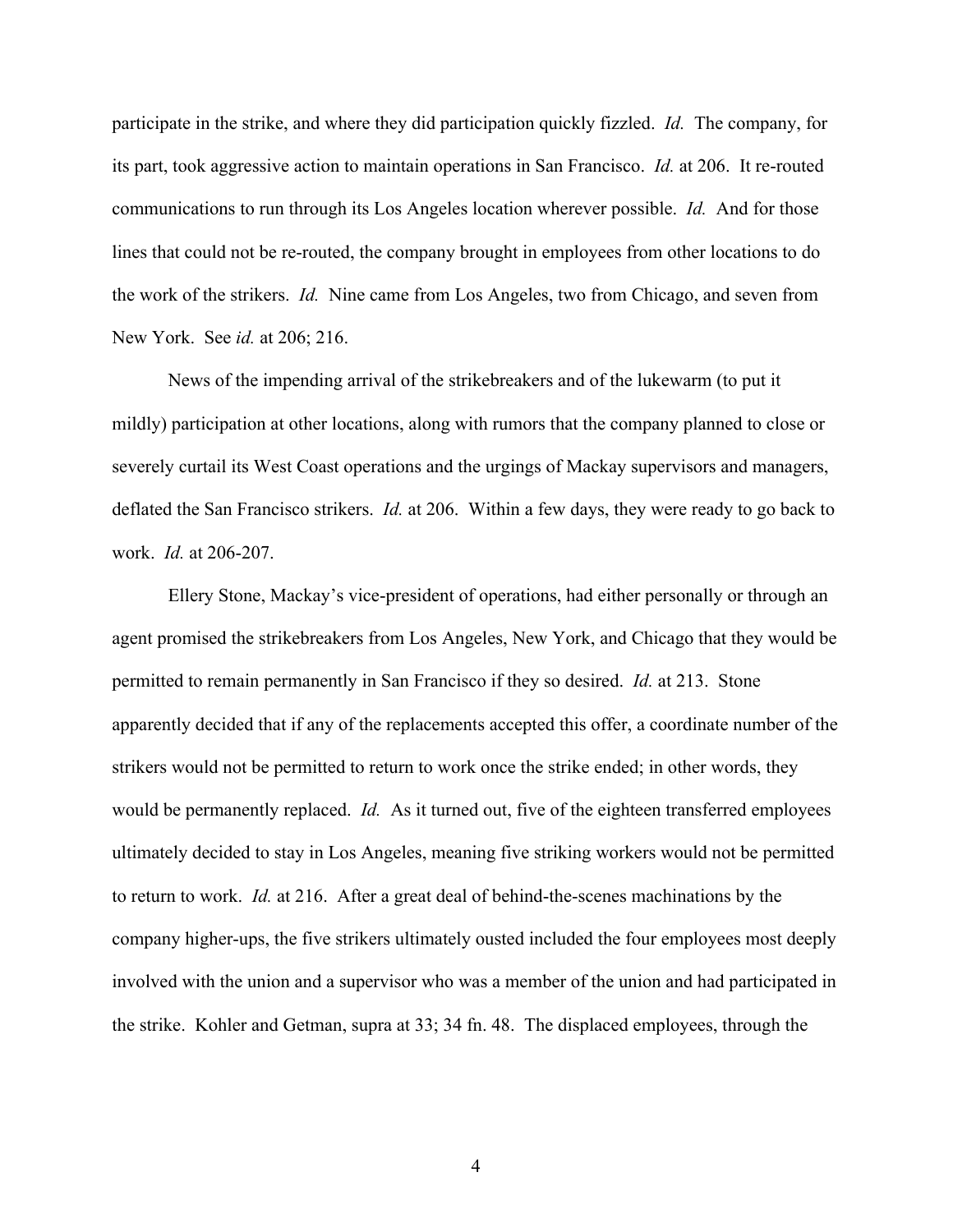union, charged Mackay with violating Sections 8(a)(1) and (3) of the Act, bringing the matter to the Board. *Id.* at 34.

 At the time, the Board faced an existential threat from the Supreme Court. In *Schechter Poultry Corp. v. United States*, 295 U.S. 495 (1935), decided only a couple of months before the events that gave rise to *Mackay*, the Court had struck down as unconstitutional a large portion the National Industrial Recovery Act. *Id.* at 35. That decision, striking down as it did much of the statute that served as the direct predecessor and imperfect prototype to the National Labor Relations Act, put the survival of the NLRA in serious doubt even as Congress was in the process of passing it. *Id.* In those early days, the Board carefully screened the cases it brought in an effort to maximize the likelihood that the federal courts would provide favorable answers to questions of the Act's constitutionality and the fundamental interpretation of its provisions. *Id.*  at 37-38. In *Mackay*, which so obviously involved interstate commerce, the Board recognized an excellent potential test case. *Id.*

 With one eye on the justices, the Board apparently saw two means of resolving the substantive charge in the case—one thorny, the other routine. The first would be to find that Mackay's very act of permanently replacing the strikers "was a discrimination in regard to tenure of employment of the type forbidden by [Section 8(a)(3)]." *Mackay*, 1 NLRB at 216. The second would be to find that Mackay had breached the Act by discriminatorily choosing the strikers whom the replacements would displace on the basis of union involvement. *Id.* at 216-17. The remedy for either violation would be the same. The Board, "find[ing] that a decision on [whether permanently replacing strikers is itself violative of the Act] is not necessary to the final judgment in this case," elected "not [to] decide the matter." *Id.* That is, the Board took the routine path and left the thorny one for another day, thereby hopefully ensuring that the Court,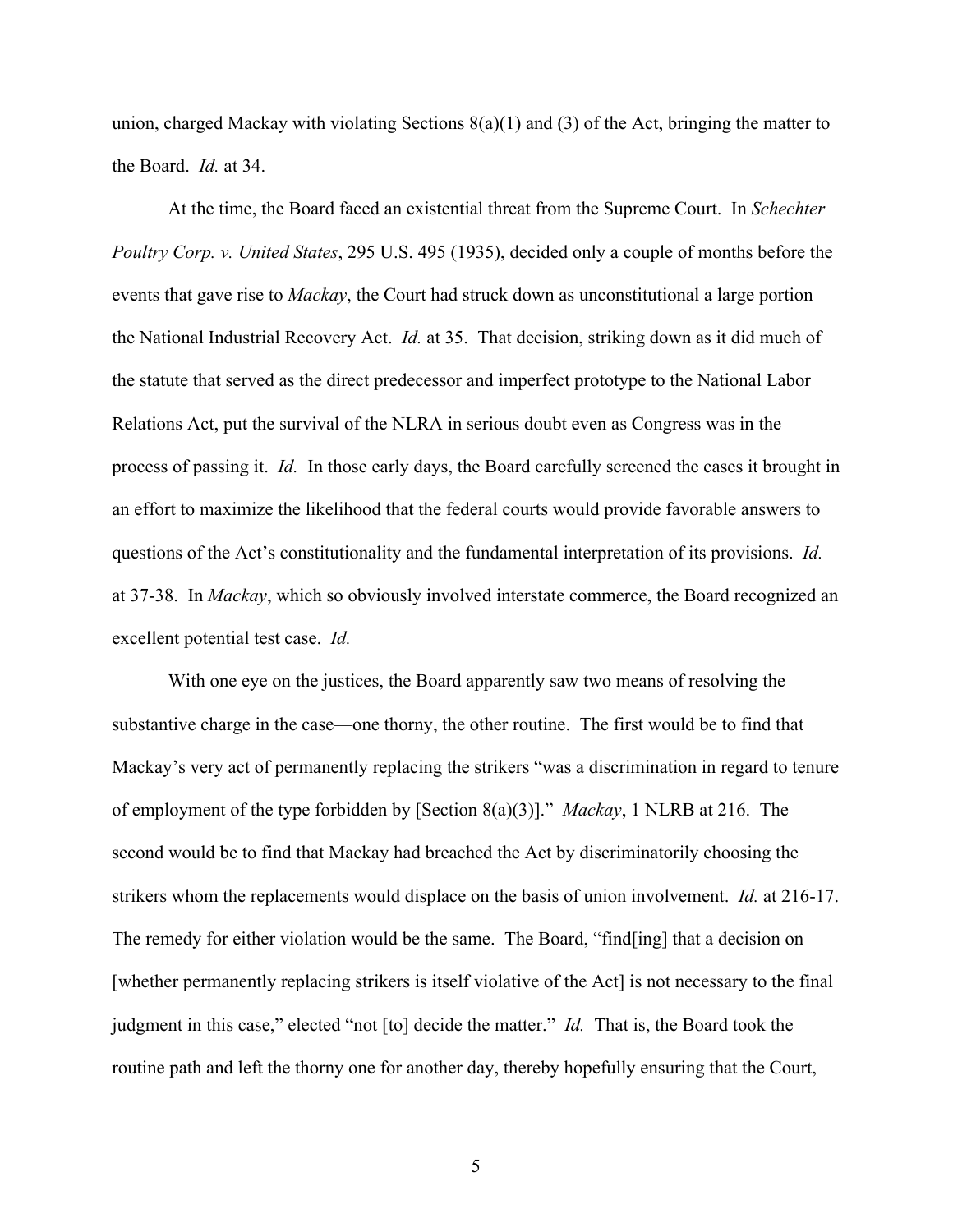ever sensitive to the rights of employers, would focus on the overarching constitutional and statutory questions the Board wanted addressed without getting distracted by the actual substantive violation at issue. The Board went on to find ample evidence that Mackay had contrived to ensure that the five workers displaced were five of the leading proponents of the union. *Id.* at 218; 225. The Board held that this was a clear violation of Section 8(a)(1) and (3) and ordered Mackay to cease and desist its unlawful behavior, to reinstate the five strikers and pay them backpay, and to post a notice advising employees of the Board's decision and promising to abide by it. *Id.* at 234-35.

 On appeal, a three-judge panel of the Ninth Circuit Court of Appeals issued three separate opinions. The lead opinion in particular sheds considerable light on the political and judicial context in which the case was being considered. In it, Judge Curtis D. Wilbur found that, while the Act was not necessarily wholly unconstitutional and while the strikers were unquestionably "employees" within the meaning of the Act, the Board's order that they be reinstated violated the employer's Fifth Amendment guarantee to due process of law. *Mackay Radio*, 87 F.2d 611, 621; 628-29 (1937). His essential rationale was that an employer has a right, unassailable by government as a constitutional matter, to reign as the "Master of the operation of his business," and the Act as applied by the Board would render him not so. *Id.* at 630. In a concurring opinion, Judge Clifton Mathews found that it was unnecessary to reach the constitutional questions raised by Mackay because the Board's order was beyond its statutory authority. *Id.* at 631. In a series of conclusory statements, Mathews found that the Employer had not technically been charged with having discharged the strikers and so could not be ordered to cease and desist from doing so; that the striking employees were not "employees" within the meaning of the Act despite Section 2(3)'s definition of that term which seemed to plainly include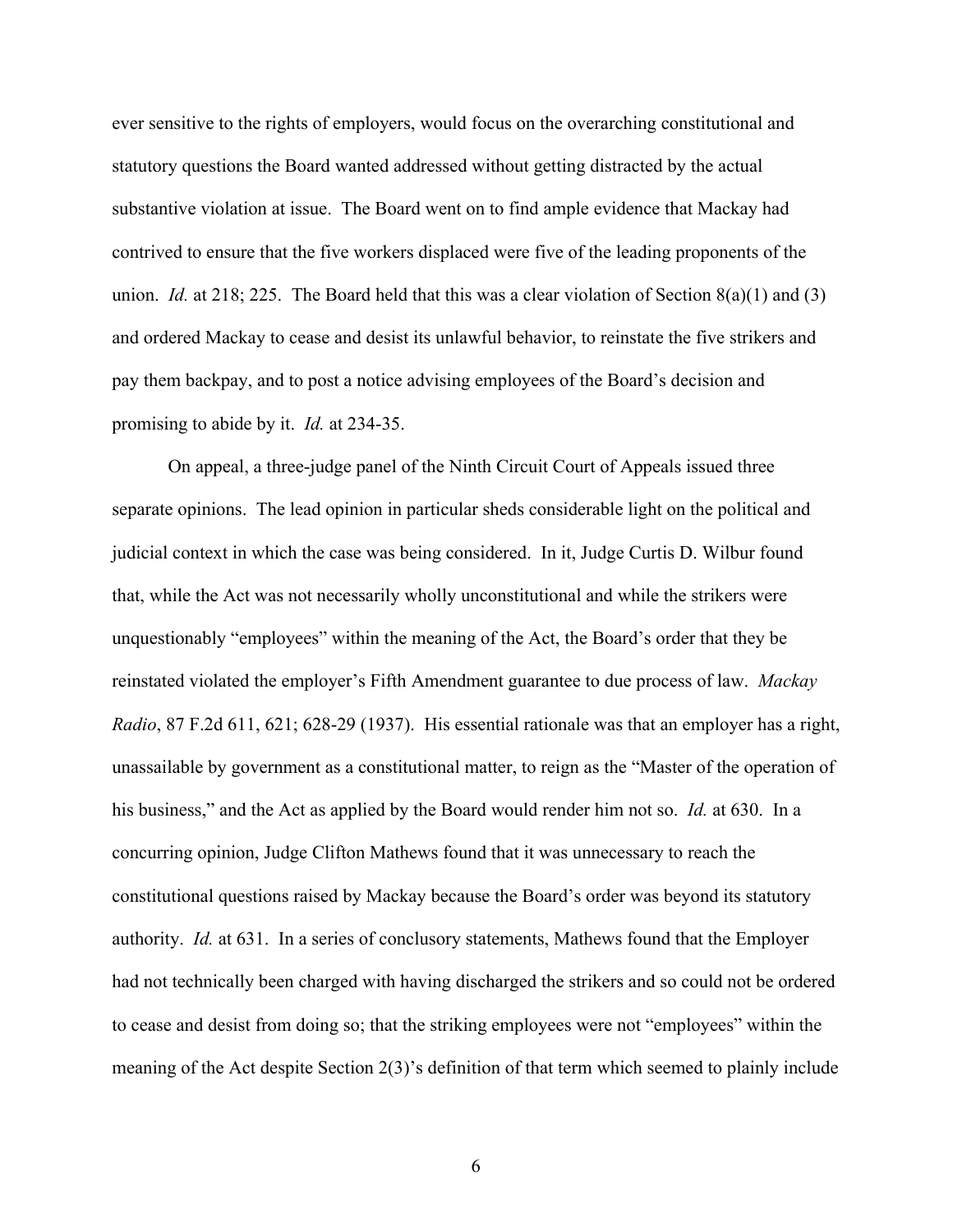them; and that the Board lacked the power to order the company to post a notice because this would not "effectuate the policies of the Act." *Id.* at 631-32. Judge Francis A. Garrecht addressed each of his colleagues' contentions in his dissent and argued that the Act was constitutional and that the Board's ruling was supported by evidence and consistent with the Act's provisions.<sup>3</sup> *Id.* at 632-41. Notably absent from any of the opinions was any discussion of the thorny question that the Board had explicitly sidestepped: whether Mackay violated the Act by permanently replacing the striking workers in the first place.

### *b.* Mackay *at the Supreme Court*

<u> 1989 - Johann Barn, mars ann an t-Aonaich an t-Aonaich an t-Aonaich an t-Aonaich ann an t-Aonaich ann an t-Ao</u>

 On the issues actually before it, a unanimous Court (with the gravely ill Benjamin Cardozo and the newly confirmed Stanley Reed not participating) ruled uniformly with the Act and the Board. Justice Owen Roberts's opinion announced the following holdings: (1) the strikers remained "employees" and thus under the protective auspices of the Act during the strike, which involved a "labor dispute" within the meaning of Section 2(3) whether or not the Company had given the workers good reason to stop work; (2) the Board's finding that the Company "discriminate[ed] in reinstating striking employees by keeping out certain of them for the sole reason that they had been active in the Union" was supported by evidence; (3) "such discrimination" constituted an unfair labor practice prohibited by Section 8; (4) the Board's

 $3$  The Ninth Circuit panel granted rehearing and issued a supplemental opinion when the Supreme Court affirmed the Act's constitutionality in *NLRB v. Jones & Laughlin Steel Corp.*, 301 U.S. 1 (1937), which it decided shortly after the Ninth Circuit issued its decision in *Mackay*. Kohler and Getman, supra at 41. While Judges Mathews and Garrecht adhered to their earlier opinions, Judge Wilbur, who had relied on the Fifth Amendment to find against the Board, consider the case anew. He recanted his previous assertion that the strikers were "employees" within the meaning of Section 2(3), finding that they had voluntarily terminated their employment when they struck for economic reasons, thus removing them from the Act's protections. *Id.* The employment relationship thus terminated, the Constitution forbade the government from requiring the employer to reinstate—or, in Judge Wilbur's interpretation, to reemploy—the strikers. *Id.*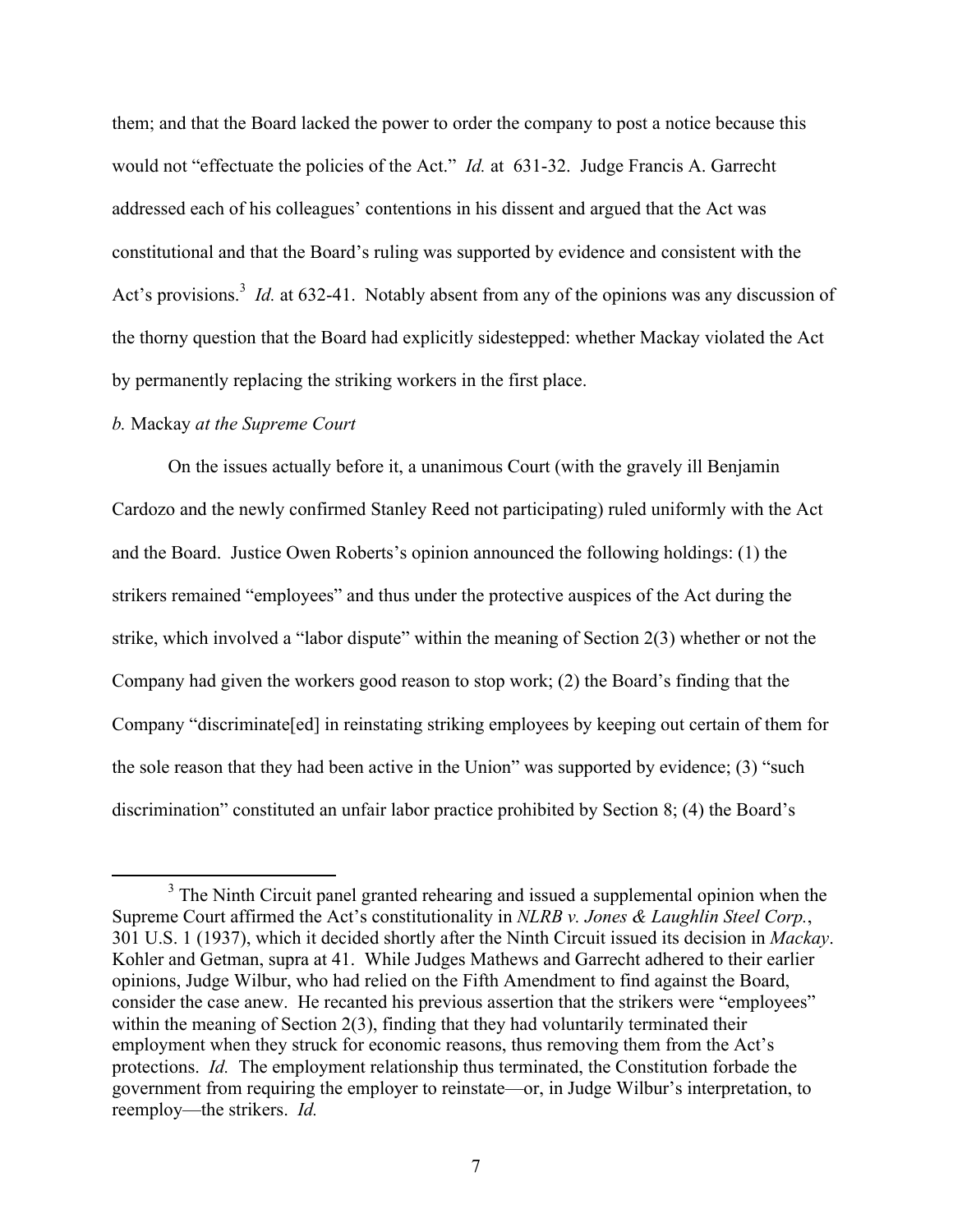remedial order complied with the Constitution's due process requirement, as did its procedure in disposing the case; and (5) the affirmative relief ordered by the Board was not arbitrary or capricious but was "adapted to the situation which calls for redress" and therefore valid. See generally, *Mackay Radio*, 304 U.S. 333. And, consistent with these holdings, the media, the Board, and the union hailed the decision as a "complete vindication of the three-year fight of the union" (from the union's president) and a decision "[p]rotect[ing] American [w]orkers" (from a headline in the *Boston Evening Globe*). Kohler and Getman, supra at p. 14.

But, as every first-year labor law student knows, the *holdings* of *Mackay* are not its main claim to import. Instead, *Mackay* is known today for five or so sentences of dicta that continue to serve as the foundation for an employer's ability to permanently replace employees striking for better economic conditions under at least some circumstances. After addressing a procedural matter and finding that the strikers were "employees" under the Act, the Court turned to the question of whether Mackay committed an unfair labor practice at any point during the events in question. *Mackay*, 304 U.S. at 345-46. Mysteriously, the Court began by considering possible unfair labor practices of which the Board had *not* found the company guilty. *Id.* This portion of the opinion reads almost as if Justice Roberts were organizing his thoughts as he approached the question before him. The Court first observed that "[t]here is no evidence and no finding that [Mackay] was guilty of any unfair labor practice in connection with the negotiations" for a new contract; "[o]n the contrary, it affirmatively appears that the respondent was negotiating with the authorized representatives of the union." *Id* at 345.

Having dealt squarely with one issue not before it, the Court turned to another. "Nor was it an unfair labor practice to replace the striking employees with others in an effort to carry on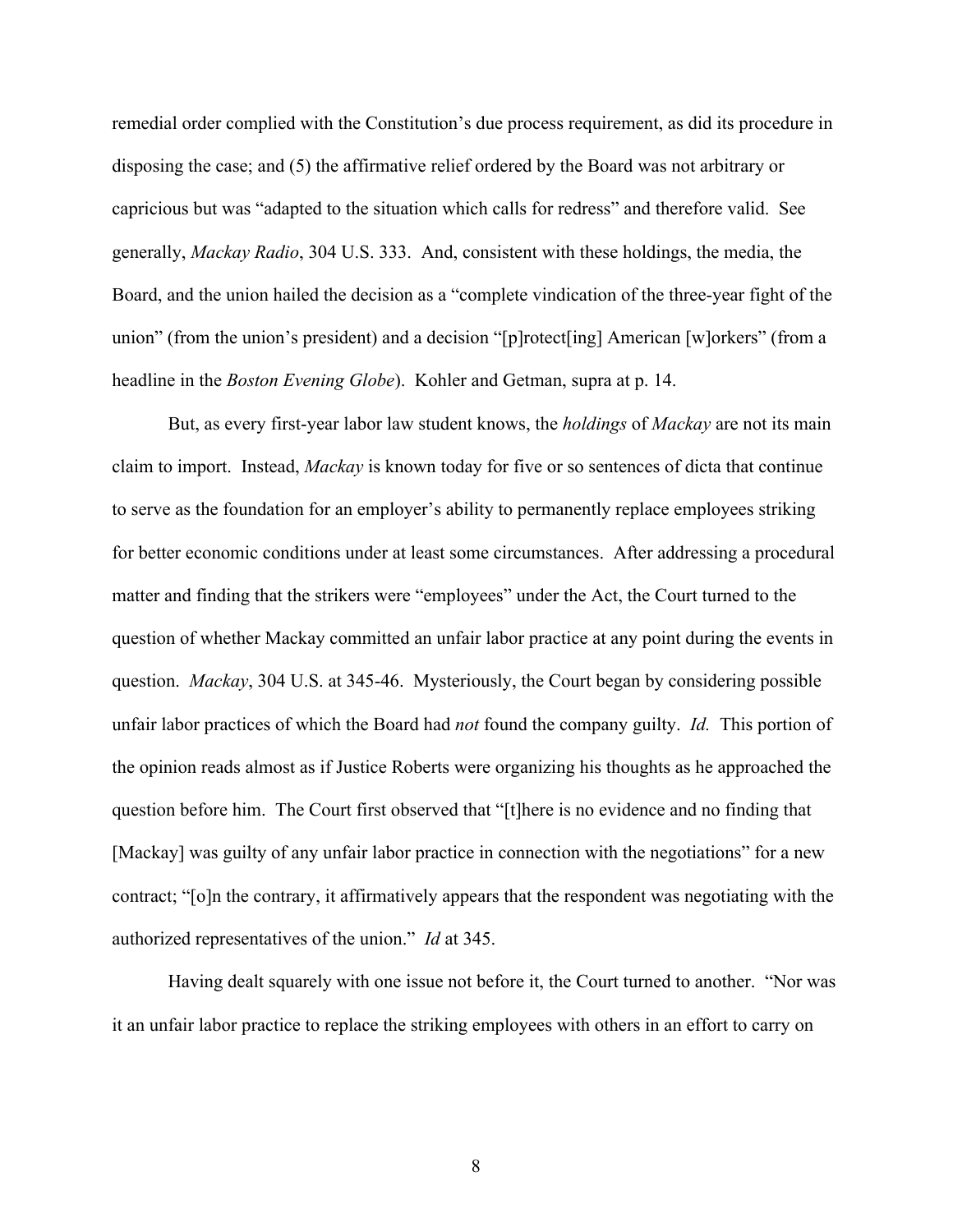the business." *Id.* This is the issue that the Board explicitly declined to consider because it was unnecessary to resolving the case. *Mackay Radio*, 1 NLRB at 216. The Court continued:

Although section 13 of the act, 29 U.S.C.A. s 163, provides, 'Nothing in this Act (chapter) shall be construed so as to interfere with or impede or diminish in any way the right to strike,' it does not follow that an employer, guilty of no act denounced by the statute, has lost the right to protect and continue his business by supplying places left vacant by strikers. And he is not bound to discharge those hired to fill the places of strikers, upon the election of the latter to resume their employment, in order to create places for them. The assurance by respondent to those who accepted employment during the strike that if they so desired their places might be permanent was not an unfair labor practice, nor was it such to reinstate only so many of the strikers as there were vacant places to be filled.

*Mackay Radio*, 304 U.S. at 345-46. In support of its statements the Court included exactly one citation, a "Compare" cite to the Fifth Circuit's decision in *NLRB v. Bell Oil & Gas Co.*, 91 F.2d 509 (1937), with no citation to a particular portion of the decision and no explanation of the relevance of the case.<sup>4</sup> See *id* at 345-46 fn 7.

<u> 2002 - John Stone, Amerikan besteht der Stone (</u>

<sup>&</sup>lt;sup>4</sup> In *Bell Oil*, at some point during or after an economic strike, the company altered its operations for business efficiency reasons such that a task that had previously required three workers now required only two. *Id.* at 514. Two strikers were brought back to fill the positions, and a third was discharged. While there were replacements brought in during the strike, they were all discharged with the consolidation of the work. The Fifth Circuit found that if the company discriminated in deciding which of the three strikers would take the two existing positions based on union activity, it committed an unfair labor practice. *Id.* But if the Board was ordering the company to hire a third man for work requiring only two, that was beyond its powers under the Act. *Id.* So in *Bell Oil* it was not that the Company refused to reinstate a striker because his position was filled with a permanent replacement but that they discharged the striker because the position, for business reasons, no longer existed at all. The Fifth Circuit did not consider what the Act would require had the third position existed but sat occupied by a permanent replacement.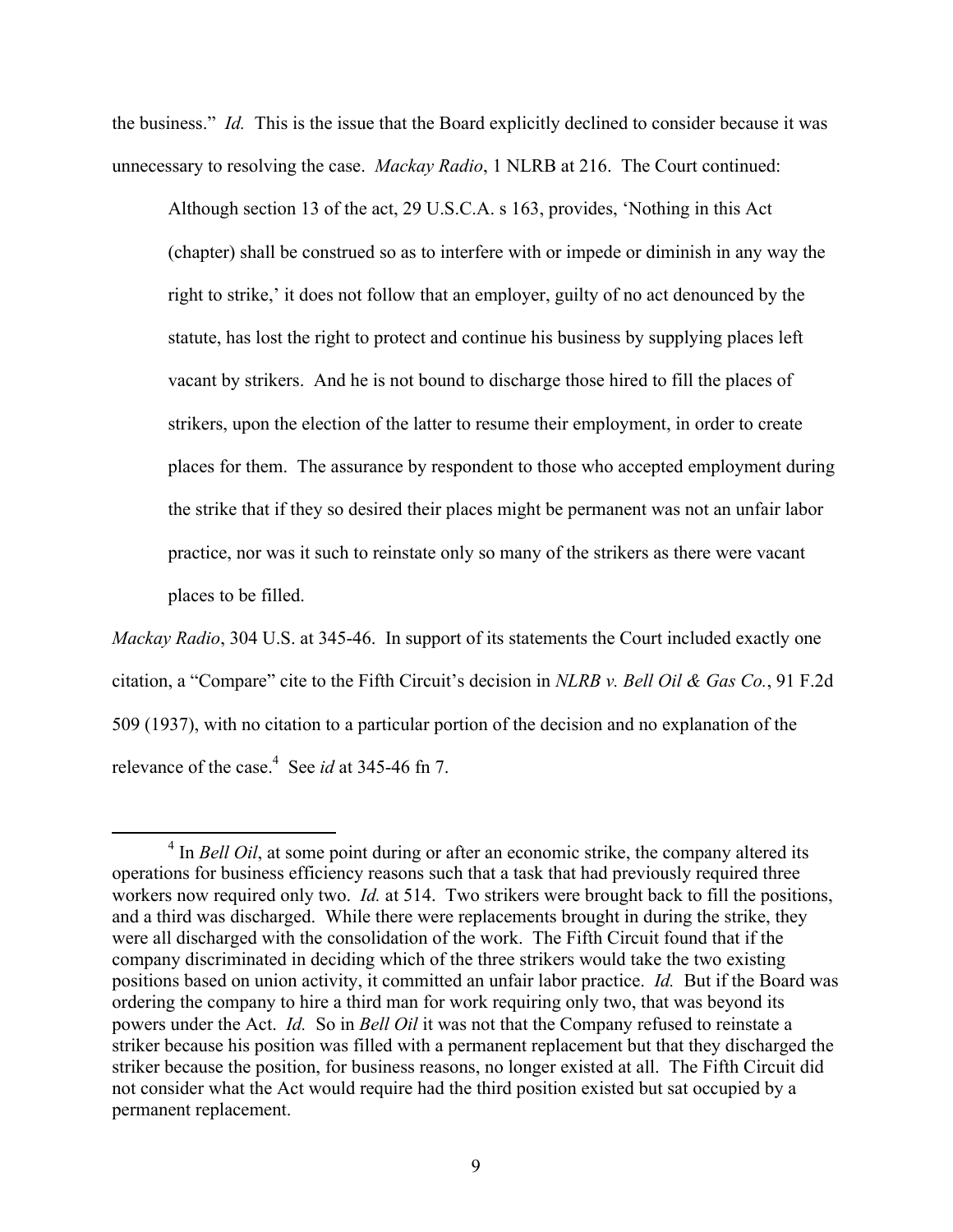This permanent replacements diversion out of the way, the Court then turned to the only unfair labor practice of which the company had been found guilty—discrimination in regard to reinstatement—and upheld the Board's decision in its entirety.

## **III.** *Hot Shoppes***: the Board interprets** *Mackay Radio*

Most legal literature analyzing *Mackay Radio* addresses the core message of its dicta: an employer facing a strike over economic conditions who has not committed an unfair labor practice may "protect and continue his business by supplying places left vacant by strikers" and "is not bound to discharge those hired to fill the places of strikers, upon the election of the latter to resume their employment, in order to create places for them." *Mackay Radio*, 304 U.S. at 345-46. Articles frequently argue that permanently replacing economic strikers is per se an unfair labor practice, no matter the interests it serves, and that the Supreme Court or Congress should invalidate the *Mackay* dicta.<sup>5</sup> See, e.g. Kohler and Getman, supra at 50; William Feldesman, *Dictum Carried to Extremes: Mackay Radio Revisited*, 12 Lab. Law. 197, 206 (1996). Here, I do not address the issue of whether the Supreme Court or Congress should invalidate the *Mackay* dicta. Instead, I address the oft-neglected but extremely important

<u> 1989 - Andrea Santa Andrea Andrea Andrea Andrea Andrea Andrea Andrea Andrea Andrea Andrea Andrea Andrea Andr</u>

The *Mackay* Court's citation to *Bell Oil* sheds light on its dicta's meaning. *Bell Oil*  stands for the proposition that when a striker's position no longer exists for some legitimate business reason, the Board cannot force the employer to create a position for the striker. The *Mackay* Court said that when an employer needs to extend permanent offers to induce replacements to come work so as to continue operations during a strike, that is a legitimate business reason for "eliminating" the striker's position, the same as consolidating positions because of a new business model. And when a striker's position is gone for such a legitimate business reason, the business need not create a new position for him.

 $<sup>5</sup>$  There was a flurry of interest in this topic in the early 1990s, when strong majorities in two</sup> consecutive Houses of Representatives passed the Workplace Fairness Act, which would have banned the use of permanent replacements for economic strikers by employers. Michael H. LeRoy, *Employer Treatment of Permanently Replaced Strikers, 1935-1991: Public Policy Implications*, 13 Yale L. & Pol'y Rev. 1, 2 (1995). The Act also enjoyed the support of a large majority of Senators on both occasions, but Republican filibusters stalled the bill each time and the Senate never passed it. *Id.*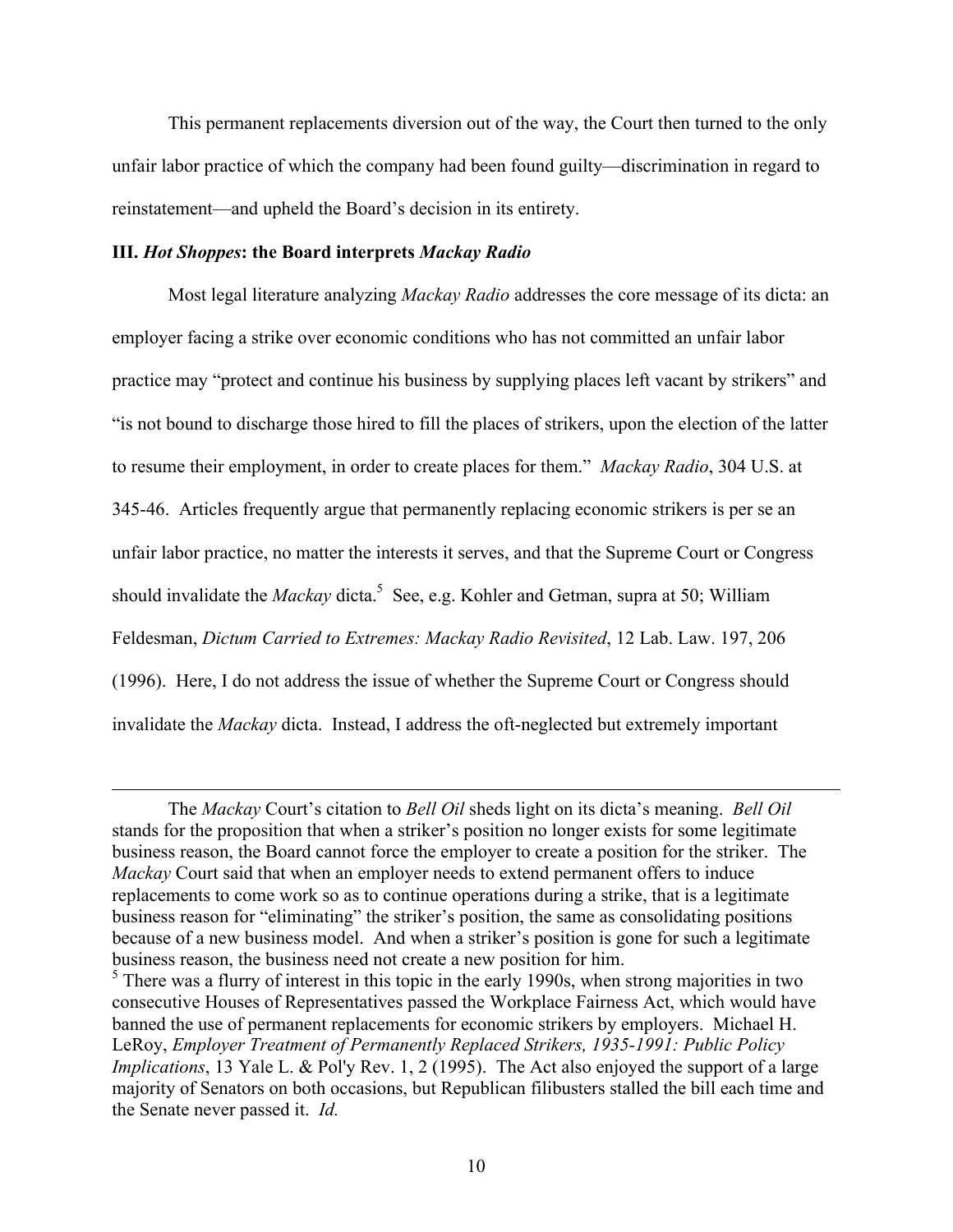question of what *Mackay* actually means. The task of answering this question has been left to the National Labor Relations Board.

 The first question for *Mackay*'s dicta pronouncements on permanent replacements was whether they would be followed. For a quarter-century after the decision, the Supreme Court did not address this issue head-on. During this period, the Court, as one would expect, frequently cited *Mackay* for one of its several landmark *holdings*; its dicta went largely unacknowledged. See, e.g. *NLRB v. Columbian Enameling & Stamping Co.*, 306 U.S. 292, 297 (1939) (*Mackay*  stands for the proposition that the Board may order reinstatement and backpay as a remedy); *Inland Empire Dist. Council, Lumber & Sawmill Workers Union, Lewiston, Idaho, v. Millis*, 325 U.S. 697, 710 fn 14 (1945) (*Mackay* stands for the proposition that due process does not require a hearing to be held at any particular point in an administrative proceeding).

But when the Erie Resistor Corporation used not only offers of permanent positions but also of super-seniority purportedly to induce workers to take the place of economic strikers, the Court for the first time directly acknowledged the vitality of the *Mackay* dicta, which the Court termed the "*Mackay* rule" and contextualized within the framework of the Act as interpreted by the Court. *Erie Resistor*, 373 U.S. at 222-25; 232. First, the Court held that (1) "specific evidence of a subjective intent to discriminate or to encourage or discourage union membership" may convert otherwise innocuous employer behavior surrounding an economic strike into an unfair labor practice, *id.* at 227-28; and (2) when employer's conduct in this context is "inherently discriminatory or destructive" the employer is held to have intended the consequences of its actions, though it may counter that it was motivated by a legitimate business purpose as well as illicit ones, and that in these cases the Board and the courts must "balance[e] in the light of the Act and its policy the intended consequences upon employee rights against the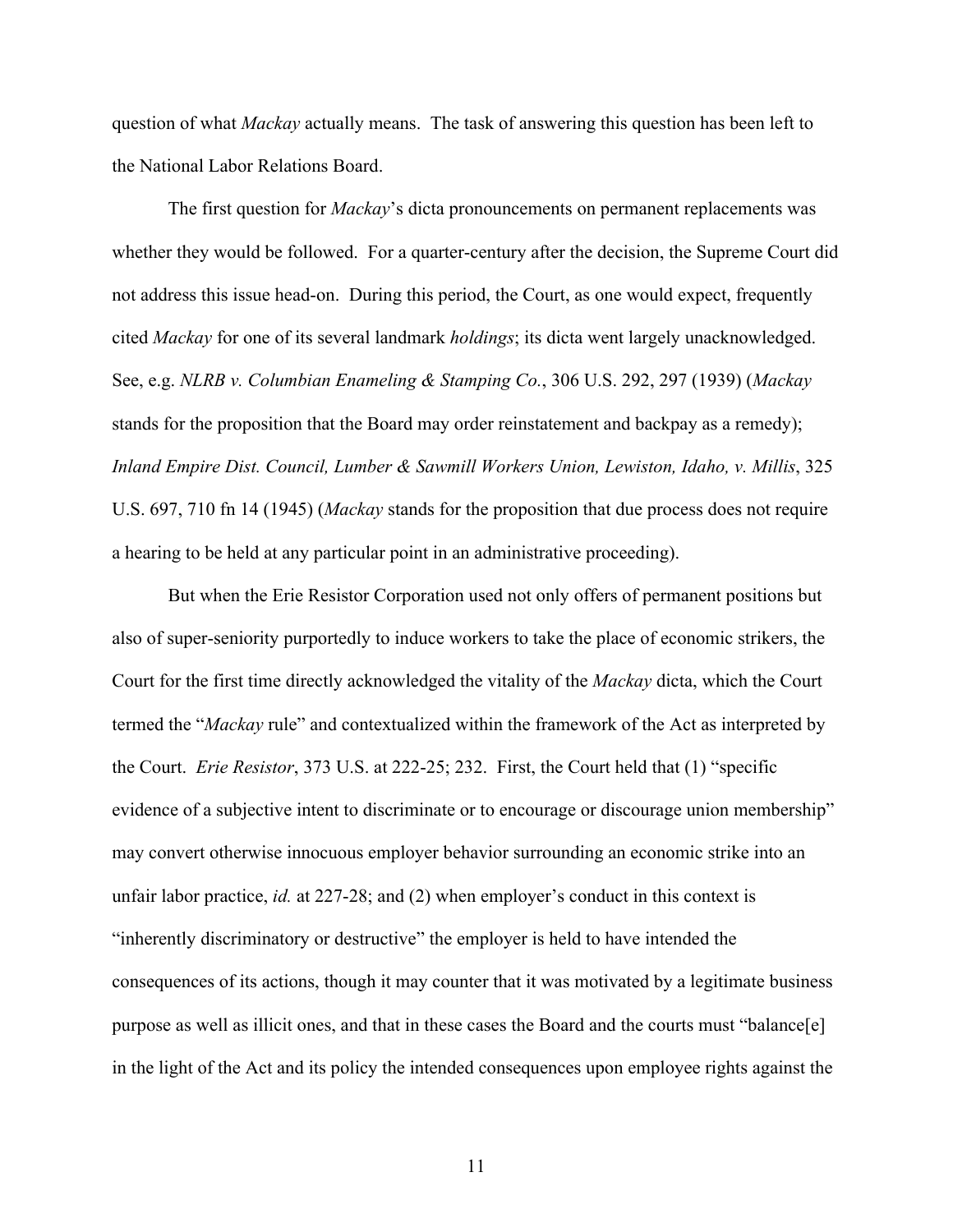business ends to be served by the employer's conduct," *id.* at 228-29. The Court then analyzed the super-seniority scheme under the latter mixed-motive framework and found that the employer's purported business interest in continuing operations during the strike could not outweigh the extreme destructiveness of the scheme to employee rights under the Act. *Id.* at 235-37. The Court distinguished the *Mackay* dicta regarding permanent replacements, explaining that in *Mackay* it had found that the "employer's interest" in "operat [ing] his plant during a strike" "must be deemed to outweigh the damage to concerted activities caused by permanently replacing strikers." *Id.* at 232. In other words, the Court held that, when there is no specific evidence of unlawful purpose and the use of permanent replacements for economic strikers therefore fell under the mixed-motive analytical framework, *Mackay* stood for the proposition that an employer's need to offer permanent positions to replacements so as to continue the operation of its business during the strike outweighed the inherent destructiveness of such an action to employees' rights under the Act. *Id.* 

 Just under a year after the *Erie Resistor* Court acknowledged the *Mackay* dicta's vitality and indicated how it fit into the framework for employer behavior during an economic strike, the Board weighed in. During strained negotiations, the International Brotherhood of Teamsters, which represented employees of Hot Shoppes, threatened to strike. *Hot Shoppes, Inc.*, 146 NLRB No. 93, slip op. at 1 (1964). The company, in turn, promised employees that all strikers would be permanently replaced, began processing applications for potential permanent replacements, and retained temporary replacements. *Id.* A few days later, employees walked out and began picketing. *Id.* The company immediately began extending permanent offers to replacement workers. *Id.* Just under two weeks after the strike began, the strikers decided to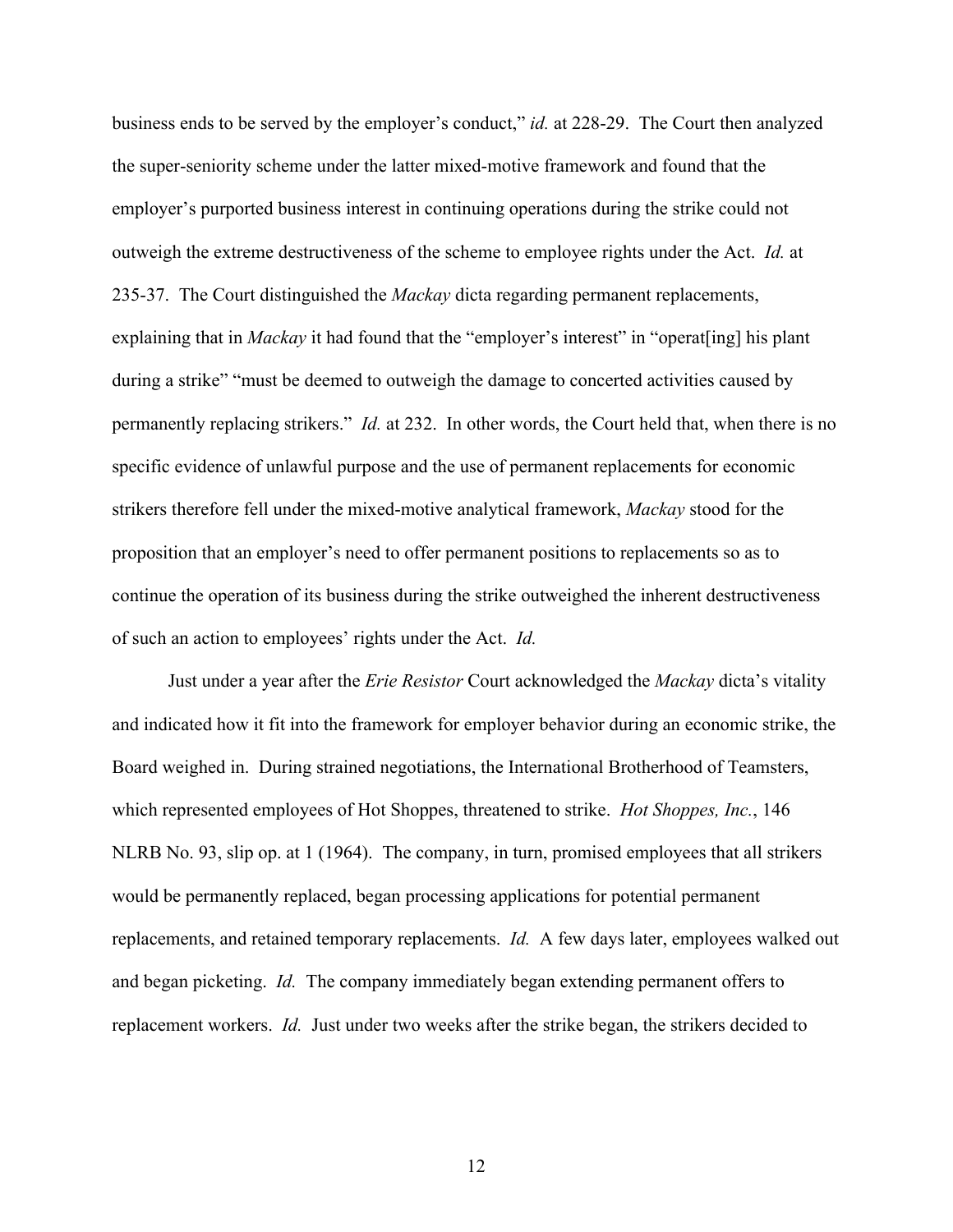abandon the effort and offered to return to work. *Id.* at 2. Hot Shoppes rejected that offer, saying that the strikers had been permanently replaced. *Id.* 

 The Trial Examiner found that the company's hiring of permanent replacements was a "contrived scheme" to punish the strikers and break the union and was not undertaken for the legitimate purpose of protecting and continuing the company's business during the strike, citing as evidence the company's announcement during negotiations that it would replace all strikers permanently in the event of any strike and the meticulous (and unusual for the company) way it documented the "permanence" of the offers to the replacements in anticipation of a challenge. *Id.* at 40-41. Citing *Erie Resistor*, the Trial Examiner found that "the real issue in every case is indeed whether the employer has acted only to preserve efficient operation of his business." *Id.* at 41. The Trial Examiner found that there was specific evidence of an illicit motive on the part of the company for hiring permanent replacements—punishing and ridding itself of strikers which under *Erie Resistor* was sufficient to render the action an unfair labor practice. *Id.*

 The Board disagreed. While its exact reasoning is somewhat ambiguous, the best reading of the Board's opinion is that (1) the evidence cited by the Trial Examiner did not establish an illicit motive, meaning the use of permanent replacements would have to be analyzed under *Erie*'s mixed-motive framework; and that (2) under that framework, when an employer hires permanent replacements, it does not have to show that it did so to "preserve efficient operation of his business." *Id.* at 2-3. Instead, such a lawful purpose is presumed. It is only when there is "evidence of an independent unlawful purpose," the Board concluded, that a permanently replacing employer will be guilty of an unfair labor practice. *Id.* at 3. In sum, under the *Hot Shoppes* doctrine, when (1) specific evidence of an unlawful purpose is shown, the use of permanent replacements is an unfair labor practice; but when (2) no such specific evidence is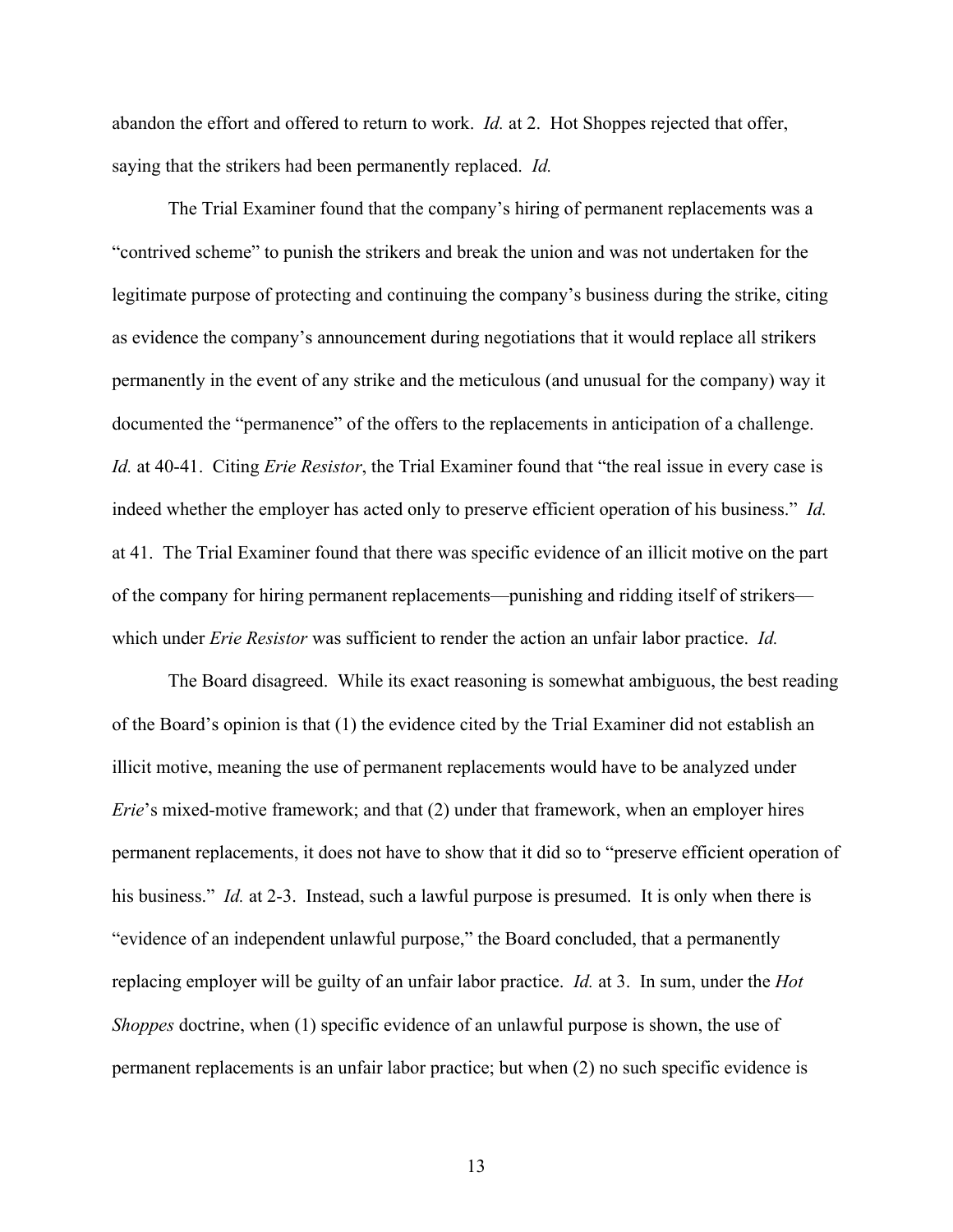introduced, the Board will presume that the company permanently replaced employees to serve the *Mackay* and *Erie*-recognized legitimate interest in "operat[ing] [its] plant during the strike," which interest the Court had found outweighed the damage to employee rights under the Act. *Erie Resistor*, 273 U.S. at 232.

 It is hard to understand the Board's decision to establish this evidentiary presumption. As the *Erie Resistor* Court had explained, the Employer's ability to use permanent replacements could only be justified on the ground that the "employer's interest" in "operat[ing] his plant during a strike" "must be deemed to outweigh the damage to concerted activities caused by permanently replacing strikers." *Erie Resistor*, 373 U.S. at 232. A demonstration that the hiring of permanent replacements—clearly "inherently destructive" of employee rights—was necessary to further that legitimate interest of the employer's is therefore essential to the legality of the employer's action. Yet the Board declined to require such a demonstration, instead electing to presume that the interest was served in every case unless the union, employee, or General Counsel came forward with specific evidence that the employer had some other, illicit motive.

#### **IV. The Supreme Court on** *Hot Shoppes*

 The Board's *Hot Shoppes* decision was not reviewed by an appellate Court—apparently the union, against whom the *Hot Shoppes* Board had unswervingly ruled, decided not to appeal the decision. A Supreme Court majority has only considered the Board's *Hot Shoppes* decision on one occasion, in *Belknap, Inc. v. Hale*. 463 U.S. 491 (1983). In *Belknap*, a five-justice majority<sup>6</sup> held that the Act did not preempt state law misrepresentation and breach-of-contract claims brought by economic striker replacements against an employer who had promised them permanent placements and then displaced them in a deal with the union to end the strike. *Id.* at

<sup>&</sup>lt;sup>6</sup> Justice Blackmun concurred in the judgment and filed a separate opinion, and Justices Brennan, Marshall, and Powell dissented.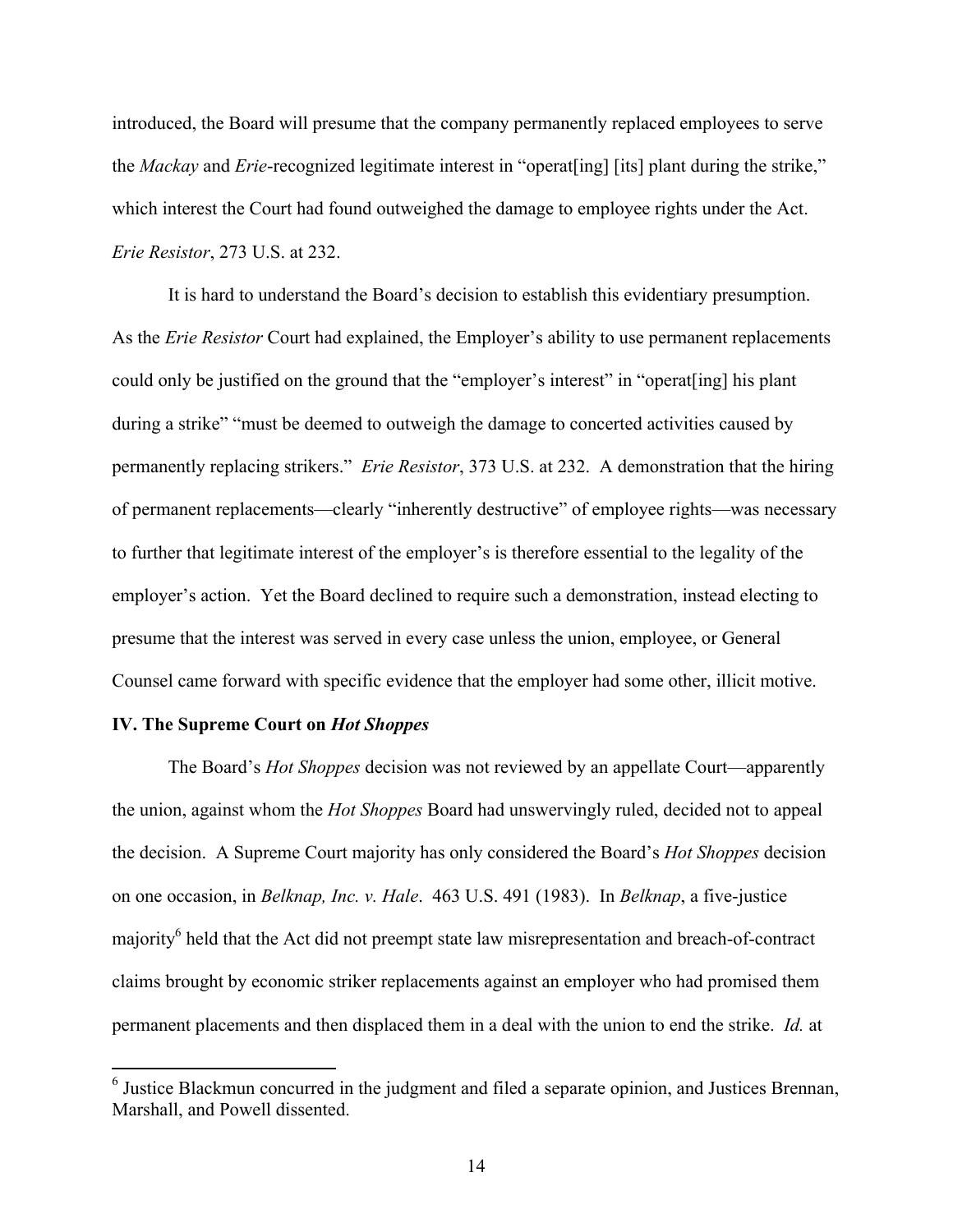512. There, addressing its characterization of statements made by the concurrence and dissent, Justice White for the majority wrote:

The dissent and the concurrence suggest that if offers of permanent employment are not necessary to secure the manpower to keep the business operating, returning strikers must be given preference over replacements who have been hired on a permanent basis. That issue is not posed in this case, but we note that the Board has held to the contrary.

*Id.* at 504 fn 8. The Court then quoted the portion of *Hot Shoppes* interpreting *Mackay*, which I explain above, and noted that the Board had not overturned the decision. *Id.* "There are no cases in this Court that require a different conclusion." *Id.*

Implicit in the Court's discussion of *Hot Shoppes* are the following: (1) as a matter of Supreme Court precedent, whether *Mackay* and its progeny require a showing by the employer that offers of permanence were necessary to keep the business operating during the strike is an open question; (2) the Board has interpreted those cases such that no such showing is necessary—rather, it is presumed unless the union, employee, or General Counsel introduces specific evidence showing an illicit purpose; and (3) the Board's interpretation is permissible under Supreme Court precedent, though it is not mandated by that precedent. See *id.* 

While *Hot Shoppes* remains the prevailing rule today,<sup>7</sup> the Board could regulate employer behavior during an economic strike in other ways and remain faithful to *Mackay* and its progeny. In fact, particularly given the dramatic changes to U.S. labor relations in the halfcentury since *Hot Shoppes* was decided, alternative rules would be *more* faithful to Supreme

<u> 2002 - John Stone, Amerikan besteht der Stone (</u>

<sup>7</sup> The Board applied but did not alter the *Hot Shoppes* doctrine in 2004's *Avery Heights* decision. See *Church Homes, Inc. d/b/a Avery Heights*, 343 NLRB 1301, 1305 (2004), vacated and remanded, *New England Health Care Employees Union v. NLRB* 448 F.3d 189, 195 (2d. Cir. 2006).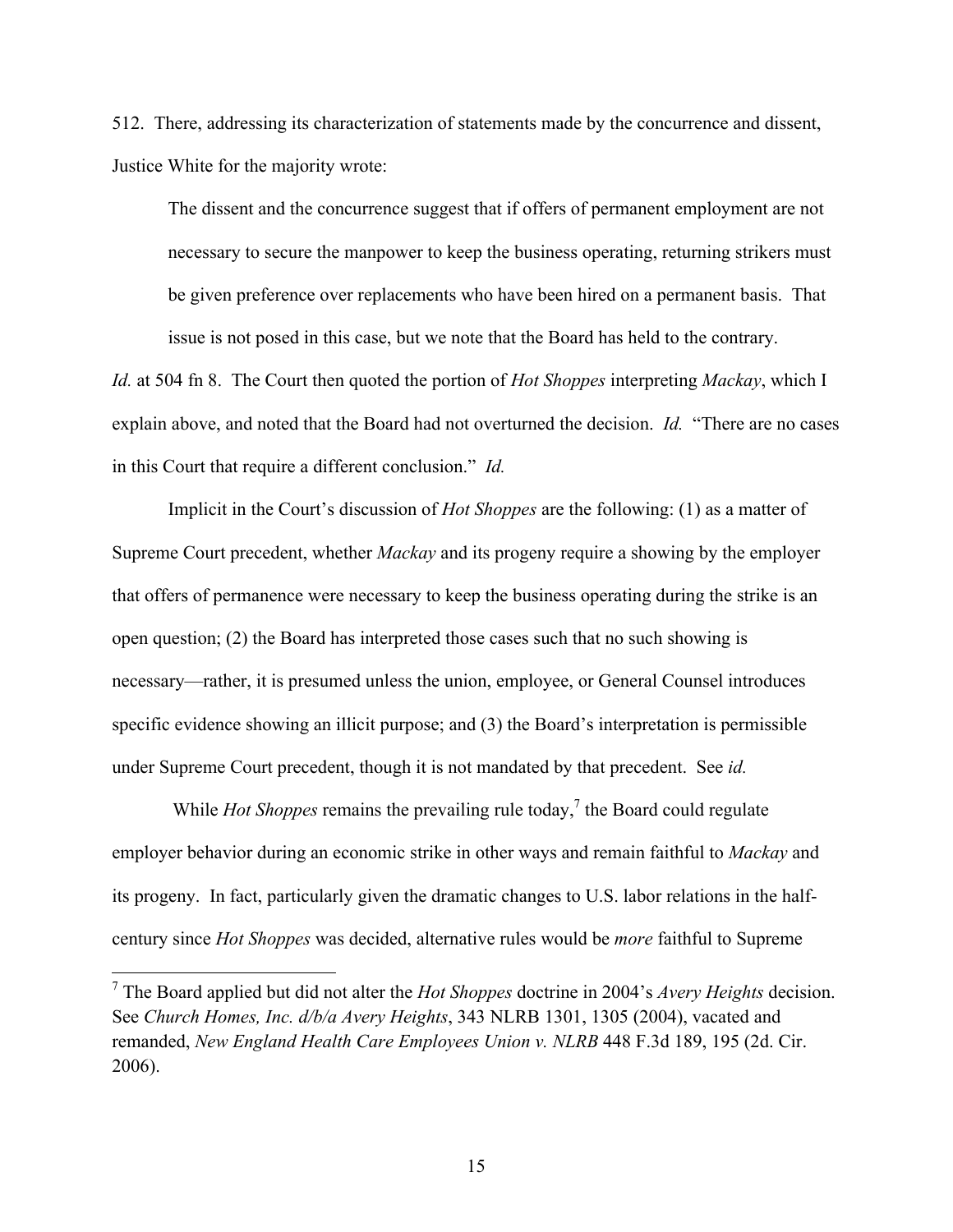Court doctrine and would certainly come closer to realizing the vision of the Act. Though it has never ruled directly on the question of whether the necessity of permanent offers must be proved by the employer or can be presumed, the Court has elucidated certain principles related to economic strikes that should inform the Board's analysis as to the continuing propriety and wisdom of *Hot Shoppes*.

First, the employer "has the burden of explaining away, justifying, or characterizing" actions that are inherently destructive of employee rights under the Act "as something different than they appear on their face, and if he fails, an unfair labor practice is made out." *NLRB v. Great Dane Trailers, Inc.*, 388 U.S. 26, 33 (1967). There can be no question that refusing to reinstate strikers at the conclusion of a strike is inherently destructive of employee rights—the Supreme Court has ruled so unequivocally. "If, after conclusion of the strike, the employer refuses to reinstate striking employees, the effect is to discourage employees from exercising their rights to organize and to strike," and under Sections  $8(a)(1)$  and  $(3)$  "it is an unfair labor practice to interfere with the exercise of these rights." *Fleetwood Trailer*, 389 U.S. at 378. Therefore, when an employer permanently replaces strikers, he has the burden of proving that his action was due to a "legitimate and substantial business justification." *Id.* 

Second, *Mackay*'s significance is that it recognized one such justification: "when the jobs claimed by the strikers are occupied by workers hired as permanent replacement during the strike *in order to continue business operations*." *Id.* at 379 (emphasis added). *Mackay* is not a separate doctrine running parallel to the Court's general doctrine in the economic strike context; it is a part of that general doctrine. See *id.* As with any other behavior during an economic strike that is inherently destructive of employee rights, an employer who permanently replaces striking workers must explain why some legitimate business interest was served by doing so. See *id.* In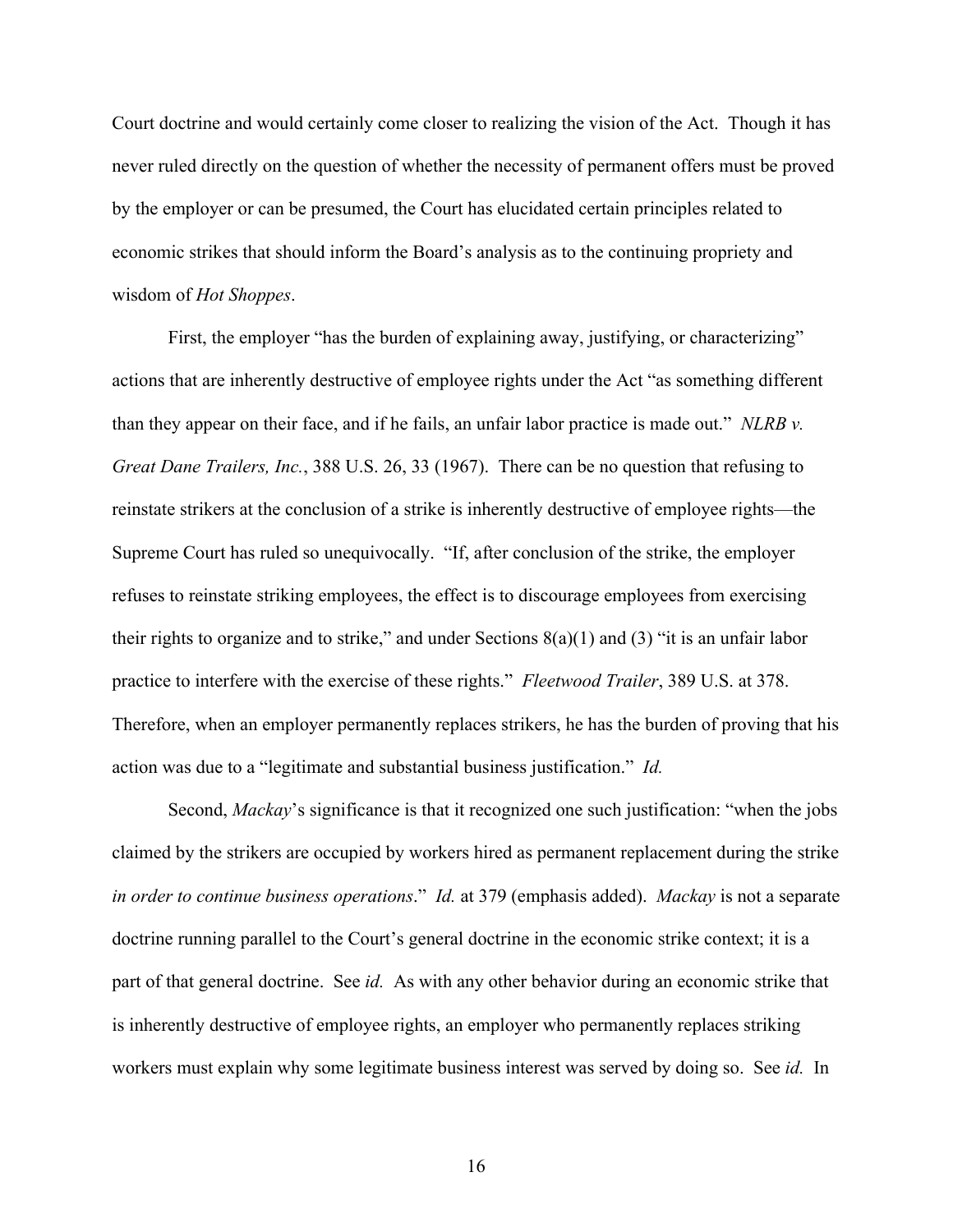*Mackay*, the Supreme Court did nothing more than recognize that continuing operations is one such legitimate interest, and that protecting that interest is worth the damage to employee rights caused by the use of permanent replacements. See *Erie Resistor*, 373 U.S. at 232. The Board's *Hot Shoppes* doctrine relieves an employer of the crucial part of its burden—establishing that its interference with employee rights was justified because it served the recognized "legitimate and substantial business justification" of continuing operations during the strike. The Board presumes this essential fact, coming perilously close to reading the words "in order to continue business operations" out of the Supreme Court's decisions and establishing an absolute right to permanently replace economic strikers.<sup>8</sup>

 Finally, the Board is entitled to great deference from the courts when it comes to balancing "business justifications and the invasion of employee rights in light of the Act and its policy." *Fleetwood Trailer*, 389 U.S. at 378. As the Supreme Court has explained, striking this balance "is often a difficult and delicate responsibility, which the Congress committed primarily to the National Labor Relations Board, subject to limited judicial review." *Erie Resistor*, 373 U.S. at 236. Applying this principle to the use of permanent replacements for economic strikers, the Board is obliged to carefully consider the harm to employee rights done by permanent replacements, and to "delicate[ly]" weigh that harm against the employer's legitimate interest in maintaining operations during the strike. If the Board's current approach to resolving cases results in unjustified harm to employee rights—unjustified because the harm serves no legitimate interest of the employer—it is the duty of the Board to take corrective action. Reviewing courts, meanwhile, are obligated to respect the Board's judgment.

<u> 1989 - Johann Barn, mars ann an t-Aonaich an t-Aonaich an t-Aonaich an t-Aonaich ann an t-Aonaich ann an t-Ao</u>

<sup>&</sup>lt;sup>8</sup> The Board has not completely read out these words because it has left open the possibility that a union, employee, or the General Counsel could prove that the employer did *not* act for the purpose of continuing its business but instead for some other, illicit purpose. See *Hot Shoppes*, 146 NLRB slip op. at 3.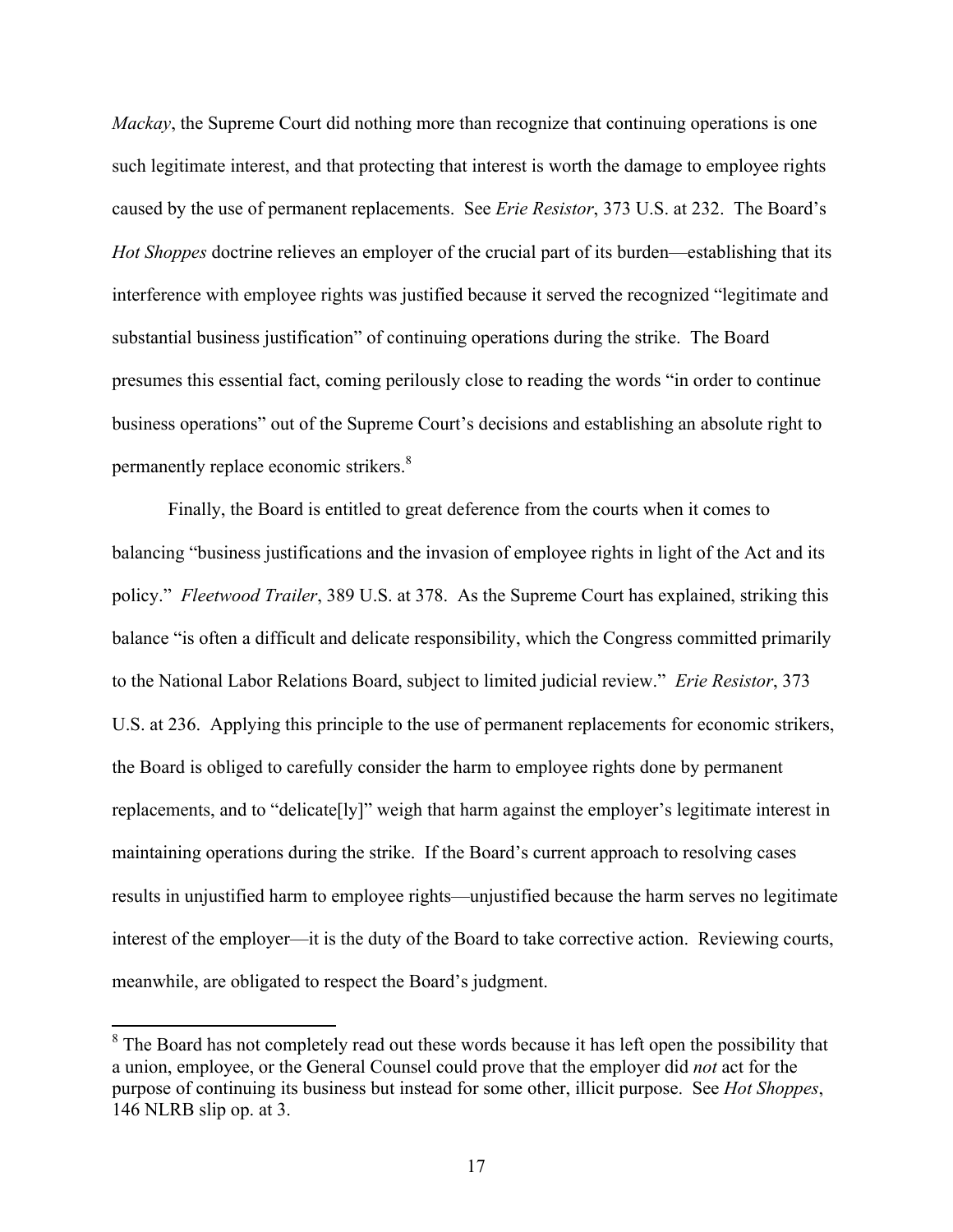### **V. Replace** *Hot Shoppes***, restore the balance**

<u> 2002 - John Stone, Amerikan besteht der Stone (</u>

The Board's *Hot Shoppes* decision strained Supreme Court jurisprudence and the plain language of the Act when it was issued in 1964. Today, it is almost impossible to defend. It is difficult to puzzle out why an employer engaging in activity that is unquestionably extremely destructive of employees rights should not have to prove that its destructive action serves a legitimate countervailing purpose. The *Hot Shoppes* Board gave almost no explanation for its pronouncement. See 146 NLRB slip op. at 3. It may be that, as with evidentiary presumptions in other contexts, the Board based the *Hot Shoppes* presumption on its "estimate of the probabilities of the situation." John William Strong, ed., *McCormick on Evidence*, Sec. 337 (4th ed. 1992). The idea here is that the *Hot Shoppes* Board was attempting to place the burden of proof on "the party who contends that the more unusual event has occurred." *Id.* Maybe, then, the Board believed that in the U.S. labor market of 1964, it would usually be the case that an employer needed to make permanent offers to induce replacements to come work so as to continue operations during the strike, and the union, employee, or General Counsel should therefore have to carry "the burden of showing the idiosyncratic course of events" in which the employer was not acting to carry on the business but instead for some illicit purpose like punishing strikers or ousting the union. See *21 Federal Practice & Procedure: Evidence*, Sec. 5122, at 557 (1977).

 Whatever the validity of this assessment of probabilities in 1964, it is certainly no longer true. As early as 1969, commentators were arguing that many employers would not need offers of permanence to continue operations during a strike.<sup>9</sup> Schatzki, Some Observations and

<sup>9</sup> Schatzki observed that "in communities where the employer holds the economic power, it seems highly unlikely that he needs the promise of permanency to hire replacements." He also noted that "it is unlikely that an employer of unskilled labor could not find temporary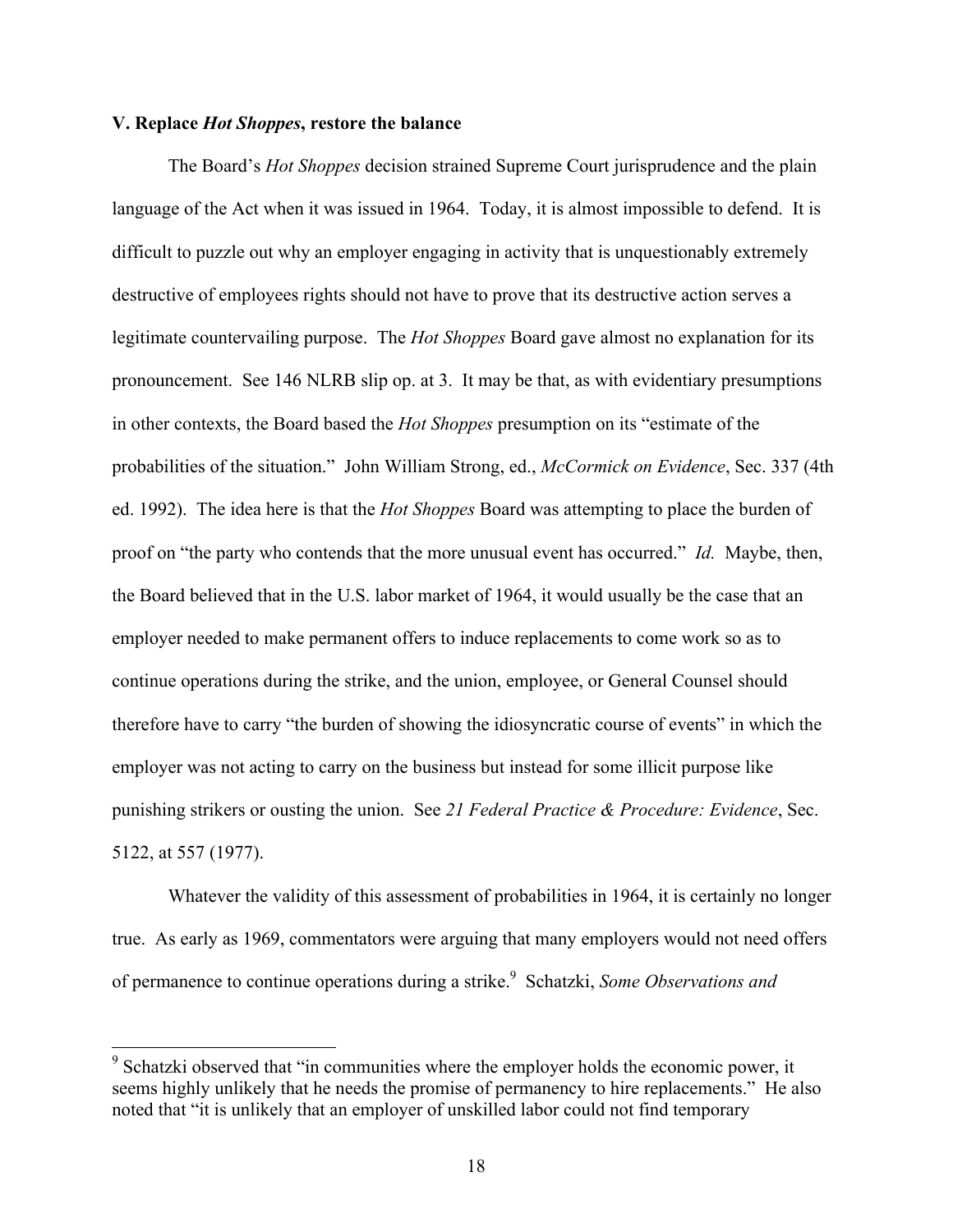*Suggestions Concerning a Misnomer—"Protected" Concerted Activities*, 47 Texas L. Rev. 378, 384 (1969); see also Gillespie, *The Mackay Doctrine and the Myth of Business Necessity*, 50 Texas L. Rev. 782, 794 (1972).<sup>10</sup> In 1964, the year the Board decided *Hot Shoppes*, roughly 29% of people in the U.S. were union members. Hirsch, Barry T. and MacPherson, David A. and Vroman, Wayne G., *Estimates of Union Density by State*, p. 5 (April 2001). Available at SSRN: http://ssrn.com/abstract=285493 or http://dx.doi.org/10.2139/ssrn.285493. As of 2014, that percentage had dropped to 11.1%. Bureau of Labor Statistics, *Union Members Summary*. Available at www.bls.gov/news.release/union2.nr0.htm. With far fewer Americans in or represented by labor unions, it is more socially acceptable for a worker to replace a striker, making it easier for employers to obtain temporary replacements. Kohler and Getman, supra at p. 49. In many cases, greater automation makes it easier for an employer to compensate for employees' absences with technology. See *id.* And an entire industry has sprung up that specializes in providing temporary replacements for absent employees (including strikers), rendering procuring "temps" affordable and easy. See *id.*; see also Christopher S. Rugaber, "Temporary jobs becoming a permanent fixture," *USA Today*, (2013). Available at www.usatoday.com/story/money/business/2013/07/07temporary-jobs-becoming-permanentfixture/2496585/. Finally, today's workers have a much lower expectation of permanence than those of the past; put differently, workers, to a large extent, assume that employment positions

<u> 1989 - Andrea San Andrea San Andrea San Andrea San Andrea San Andrea San Andrea San Andrea San Andrea San An</u>

replacements for striking employees in a community with a large unemployed population." 47 Texas L. Rev. at 384.

<sup>&</sup>lt;sup>10</sup> Gillespie mistakenly argues that "[t]he *Mackay* Court found as a matter of law that employers who hire permanent replacements during economic strikes do so because of legitimate and substantial business needs—protecting their businesses and continuing operations." 50 Texas L. Rev. at 795. As I have explained, the Court did no such thing, either in *Mackay* or later. Rather, the Court merely found that when an employer permanently replaces economic strikers *for* the purpose of continuing operations, that interest outweighs the damage done to employee rights. It was the Board who developed the (hard-to-rebut but technically rebuttable) presumption that an employer who permanently replaces strikers did so for the purpose of continuing operations.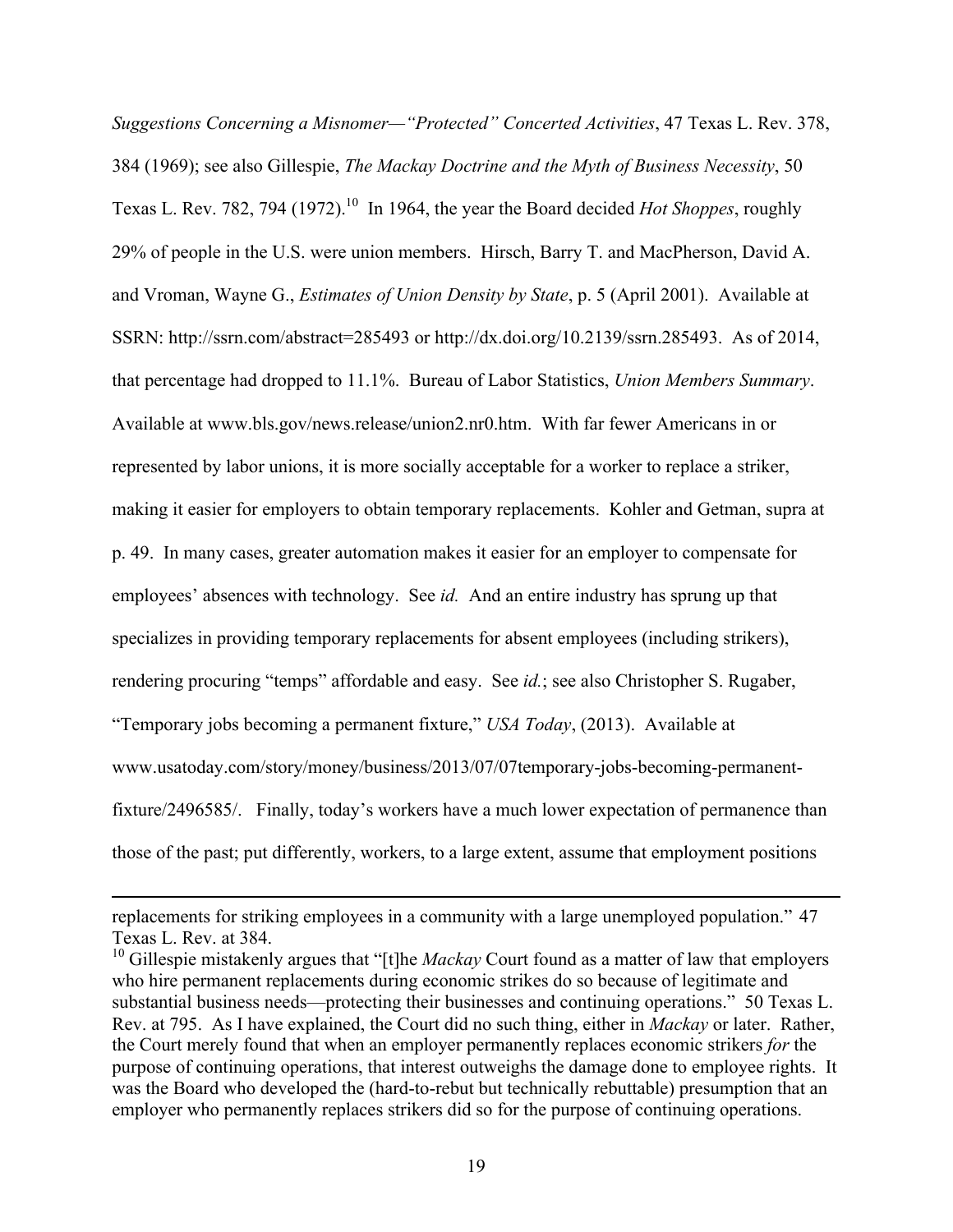will be relatively short-term when they accept them. Jeanne Meister, "Job hopping is the new normal for Millennials: Three ways to prevent a human resource nightmare," *Forbes.com* (2012). Available at http://www.forbes.com/sites/jeannemeister/2012/08/14/job-hopping-is-the-newnormal-for-millennials-three-ways-to-prevent-a-human-resource-nightmare/. Together, these factors point overwhelmingly to the idea that in most situations an employer will not need to extend permanent offers to attract replacement employees to continue operations during a strike. Under the typical rules of evidentiary presumption and burden-placing, therefore, the Board should presume that the use of permanent replacements does not serve the legitimate interest of continuing operations during a strike, and the employer should have the burden of showing that it does. See *McCormick on Evidence*, supra at Sec. 337.

 The ability of an employer to permanent replace striking workers without having to show that doing so served its legitimate interest of continuing operations has been enormously damaging to employee rights under the Act. First, there is the obvious damage to employees' Supreme Court-recognized "right to strike" for improved economic conditions. *Erie Resistor*, 373 U.S. at 233-34. One struggles to imagine a more effective means of eviscerating a labor right than the threat of being effectively discharged for exercising it. Kohler and Getman, supra at 14. But the destructiveness of permanent strike replacements also spreads throughout every major facet of the Act. The presence of permanent replacements and the conspicuous absence of those replaced serves as a chilling, continuing reminder to both reinstated strikers and new employees of the potential consequences of participating in the union. Also, during organizing drives, today's employers frequently emphasize that (1) they "will bargain hard in the event of unionization, and that the only way for the union to force it to give benefits is through the strike," and (2) "in the event of a strike, [the employer] has the right…permanently to replace the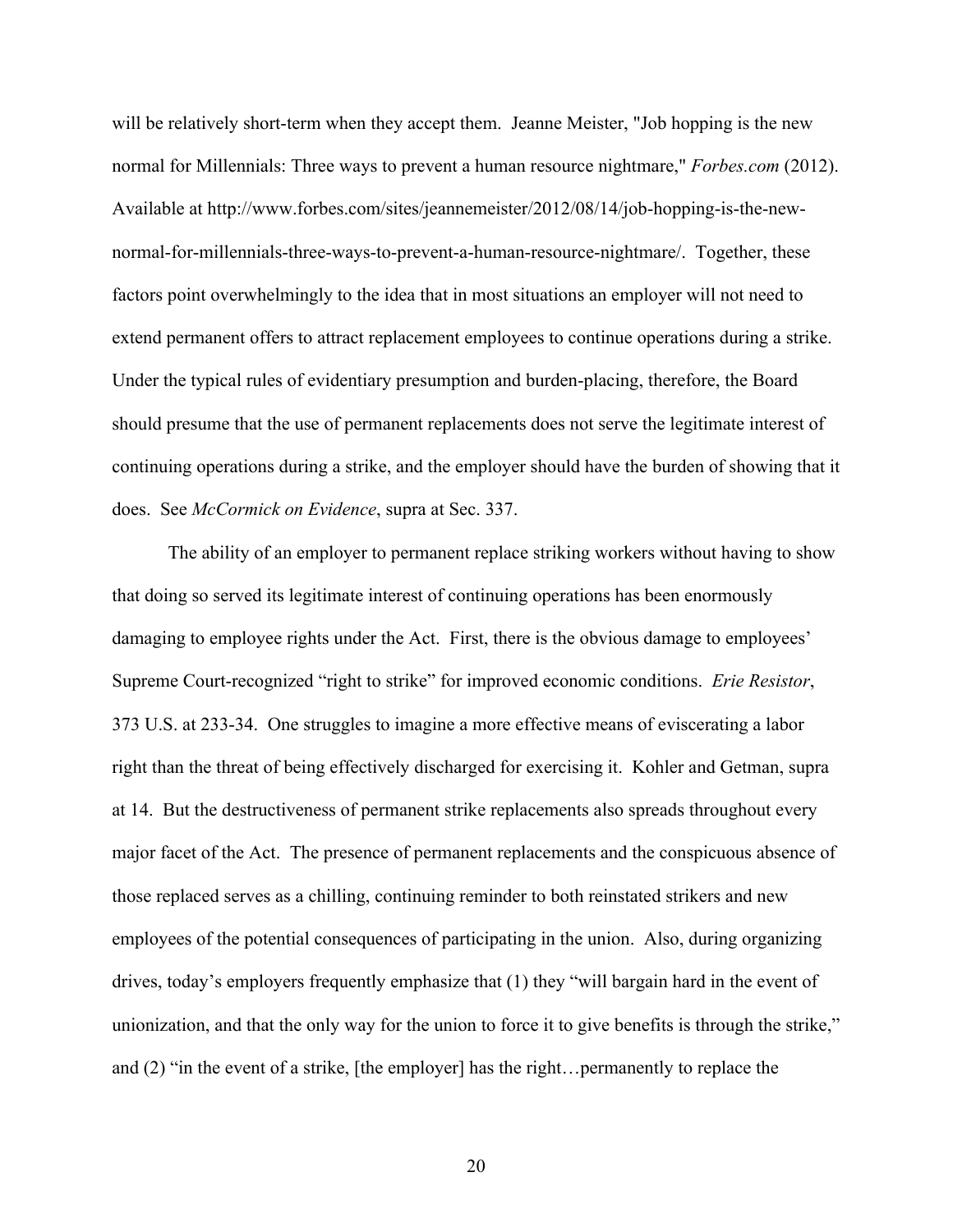strikers." *Id.* at 49. The message to employees is "unionize and lose your job"—an extremely effective deterrent to employees who would otherwise like to exercise their Section 7 right to bargain collectively. And if employees do form a union, the option to permanently replace workers without explanation creates perverse incentives for an employer when it confronts its statutory obligation to bargain in "good faith" with the union. 29 U.S.C. Sec. 158(a)(5); (d). The employer who wishes to rid itself of the union and of employees who actively seek improved conditions can simply refuse reasonable or even generous offers from the union in the desire to provoke a strike, and then when the union takes the bait can permanently replace the workers.<sup>11</sup>

 The destructive nature of permanent replacements is clear, and the Supreme Court has even explicitly recognized it (though it probably understated the degree of violence the practice does to the Act). *Fleetwood Trailer*, 389 U.S. at 378. Again, *Mackay*'s significance, as interpreted by later cases, is that the cost of this damage is outweighed by the employer's interest in continuing operations. *Erie Resistor*, 373 U.S. at 232. It is the Board's duty to take measures to keep these two interests delicately balanced. E.g., *id.* at 236. As explained above, *Hot Shoppes* enhances the damage to employee rights—by allowing an employer to permanently replace employees without explanation, it undoubtedly makes this practice more common, allows an employer to credibly threaten organizing workers with job loss in the event of unionization, and discourages true good faith bargaining. And, on the other side of the balance,

 $11$  True, if the union can show that the employer breached its duties under the Act, including by bargaining with the bad faith intention of provoking a strike, and that the strike was in response to a violation, the employer is not entitled to permanently replace the striking workers. *Mastro Plastics*, 350 U.S. at 278. Still, under the *Hot Shoppes* system, employers have an incentive to push resistance in negotiations to the limit of what could be considered "good faith"; their hope would be that the union would grow frustrated and strike, and the Board would not find an unfair labor practice, rendering the strikers economic and subject to permanent replacement (absent a specific showing of illicit intent).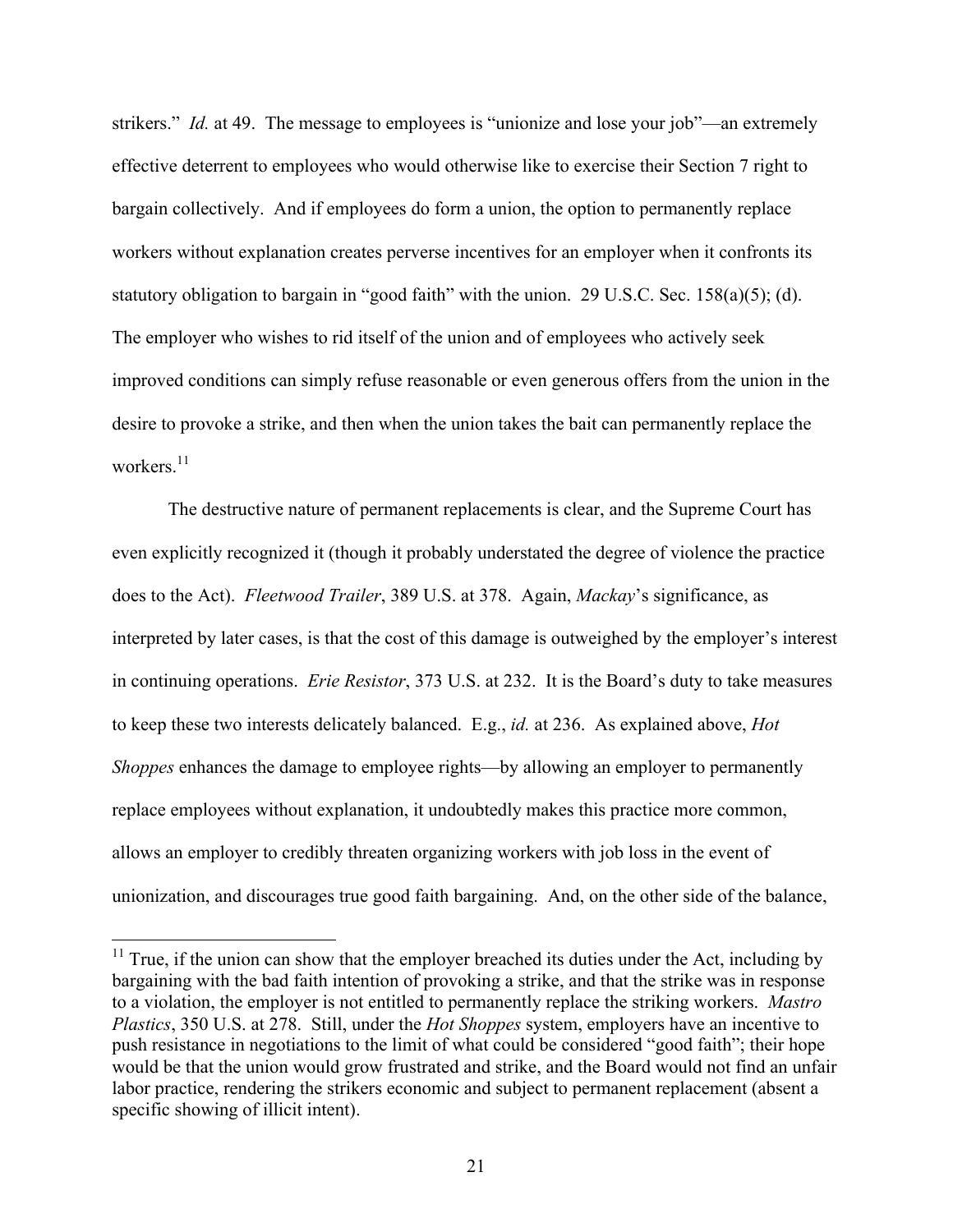*Hot Shoppes* does nothing to further the employer's interest in continuing its business during a strike; if the *Hot Shoppes* presumption were removed, the employer who legitimately needed to extend offers of permanence to continue operations would still be permitted to do so provided it demonstrated its need. Finally, *Hot Shoppes* runs backward to typical rules of evidentiary presumptions and burden-placing, such that the idiosyncratic circumstance is presumed and the most probable one must be proved by specific evidence. It therefore cannot be justified on some sort of administrative efficiency or evidentiary fairness ground. In short, *Hot Shoppes* is out of keeping with Supreme Court precedent, well-settled rules of evidence, the Act, and the realities of the modern workplace. The Board should replace it.

## **VI. In place of** *Hot Shoppes*

In formulating a better interpretation of *Mackay* to replace *Hot Shoppes*, the Board should pay special attention to the Supreme Court's instructions on what the Act requires in the context of employer behavior during an economic strike. The best interpretation, which protects employee rights under the Act while faithfully adhering to the Supreme Court's recognition that those rights may be checked in order to protect an employer's legitimate interest in continuing operations during the strike, is: (1) when an employer permanently replaces economic strikers, it "discourage[s] employees from exercising their rights to organize and to strike guaranteed by [Sections] 7 and 13 of the Act" and so commits an unfair labor practice under Sections 8(a)(1) and (3) of the Act, *Fleetwood Trailer*, 389 U.S. at 378, unless (2) the employer carries its burden of showing that the infringement on employee rights was justified because it actually served the employer's Court-recognized interest in "operat[ing] [its] plant during a strike," *Erie Resistor*, 373 U.S. at 232. If the employer fails to carry its burden, it is guilty of violating Sections  $8(a)(1)$ and (3) and the Board may issue an appropriate remedy, including ordering the reinstatement of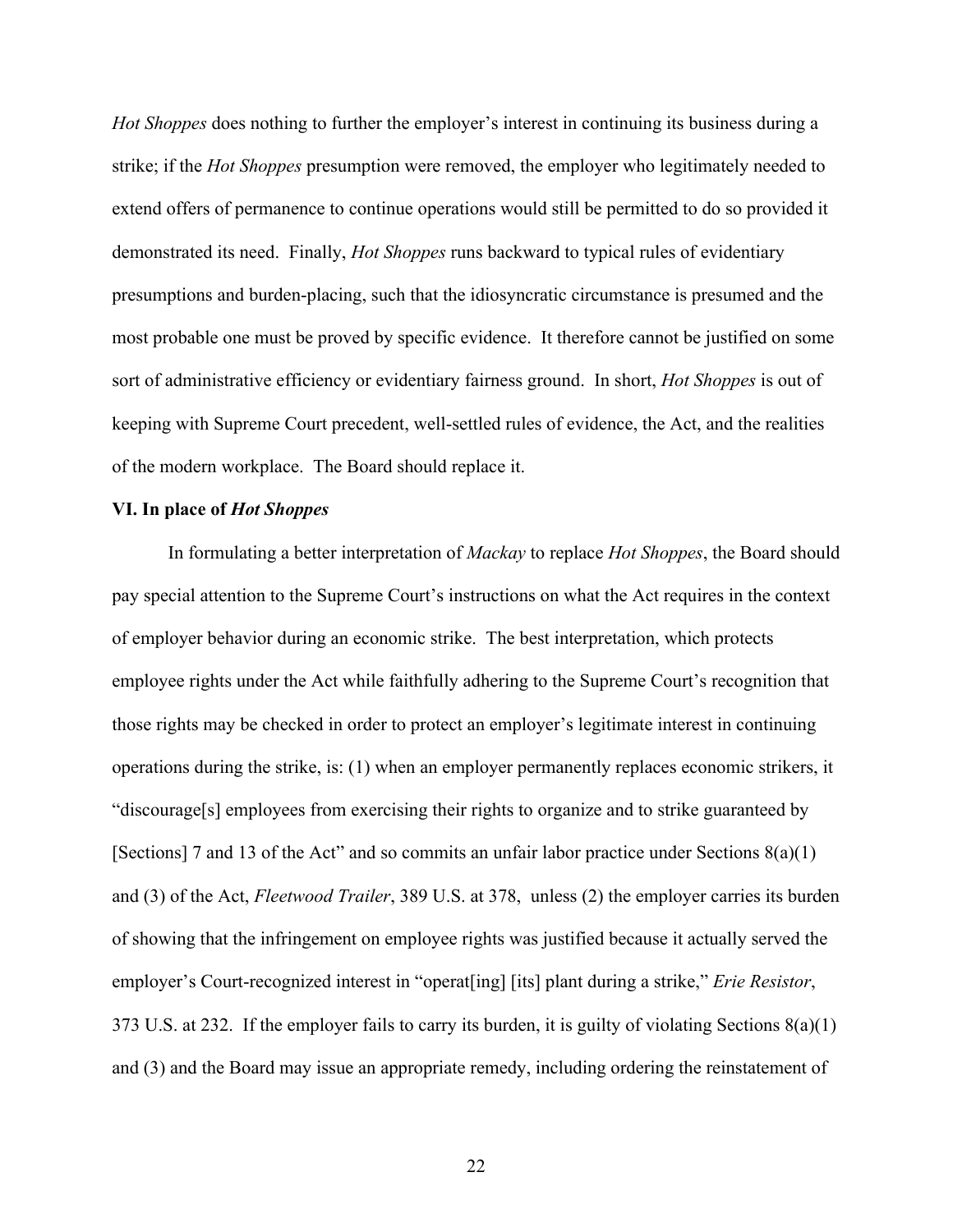the strikers with backpay. In addition, any "specific evidence of a subjective intent to discriminate or to encourage or discourage union membership" is "sufficient to destroy the employer's claim of a legitimate purpose, if one is made, and" supports the finding of an unfair labor practice. *Id.* at 227-28. And, under *Belknap*, if the employer must discharge unlawfully hired permanent replacements to make way for the reinstated strikers, those replacements are permitted to bring any state law breach of contract or other claims available to them. 463 U.S. 491 (1983). This test will ensure that employers who legitimately need to issue offers of permanence in order to maintain operations during a strike are able to do so, and that those who do not cannot exploit the *Mackay* rule for the illicit purpose of defeating employee rights under the Act—thus restoring the "delicate balance" between the competing interests that the Court has mandated the Board to effect. *Erie Resistor Corp.*, 373 U.S. at 236.

 This test is the same as in other situations where an employer engages in activity inherently destructive of employee rights and must show that its actions were due to legitimate and substantial business justifications. When permanent replacements quit, and an employer hires new employees rather than extending offers of reinstatement to the replaced strikers, the Board does not presume that its action served some legitimate and substantial business justification and require the employee or union or General Counsel to come forward with specific evidence showing that the employer was punishing the strikers or trying to discourage union activity. See *Laidlaw Corp.*, 171 N.L.R.B. 1366, 1369-70 (1968). Instead, the Board requires the employer to show that it needed to hire new employees rather than reinstate old ones to serve some legitimate business need, and if the employer does not do so, it has committed an unfair labor practice and the strikers are entitled to reinstatement with backpay. *Id.* In evaluating whether the employer's action served some legitimate business end, the Board must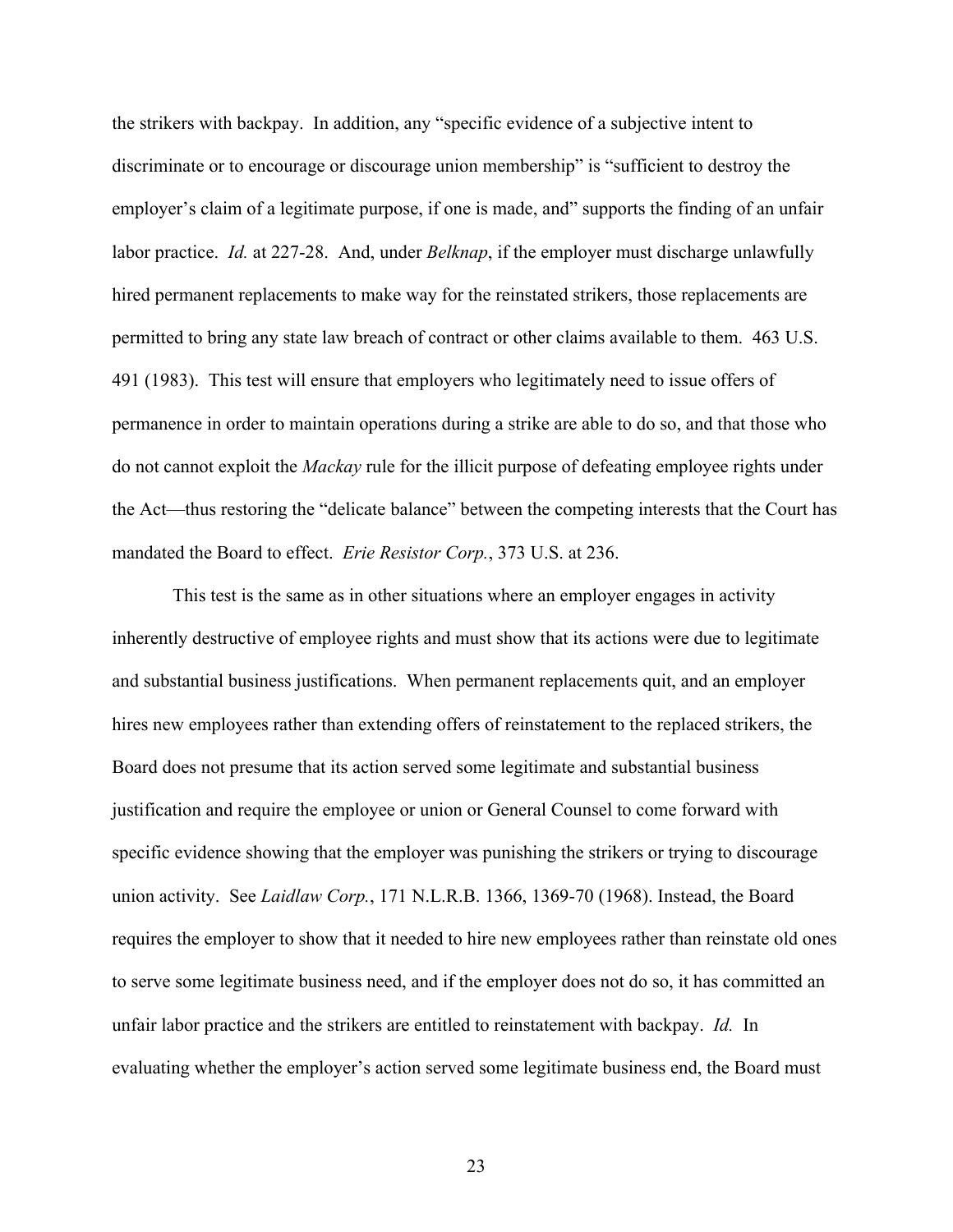determine whether the asserted business purpose is "legitimate and substantial," and, if it is, must then critically evaluate the employer's evidence in light of the specific facts of the case to ascertain whether its destructive action was in fact related to that legitimate and substantial justification. The *Mackay* Court recognized continuing operations during a strike as a legitimate and substantial purpose, and it has recognized that using permanent replacements can sometimes serve that legitimate and substantial purpose. But it has never recognized as a matter of law that permanent replacements *presumptively* serve the purpose of continuing operations. That presumption was the Board's doing. See *Hot Shoppes*, 146 NLRB slip op. at 3. In every other circumstance, the Board requires the employer to establish the connection between its infringing action and the asserted legitimate business purpose. The rule I propose would simply bring its treatment of situations where permanent replacements are used allegedly to continue operations—currently an anachronism—into line with the entire rest of its law in this area.

 To illustrate how this might work in practice, let's take a version of the facts of *Mackay*  itself. An operator of an international telecommunications network faces a strike in its largest West Coast office. Much of the office's work can be technologically re-routed through other cities, but some cannot be, and to continue the operation of those lines requires labor. Moreover, the labor is specialized and technical (operating telecommunications equipment) and requires some training, the industry is competitive, and the employer faced declining financial conditions even before the strike. Finally, the office is located in an area with high union density and commensurate prevalent social stigma against replacing strikers, and a low unemployment rate. Further, let's imagine that the employer introduces evidence showing that it made a good faith attempt to procure temporary replacements to perform the work, but that an affordable and readily available temporary employee agency with employees skilled in operating this equipment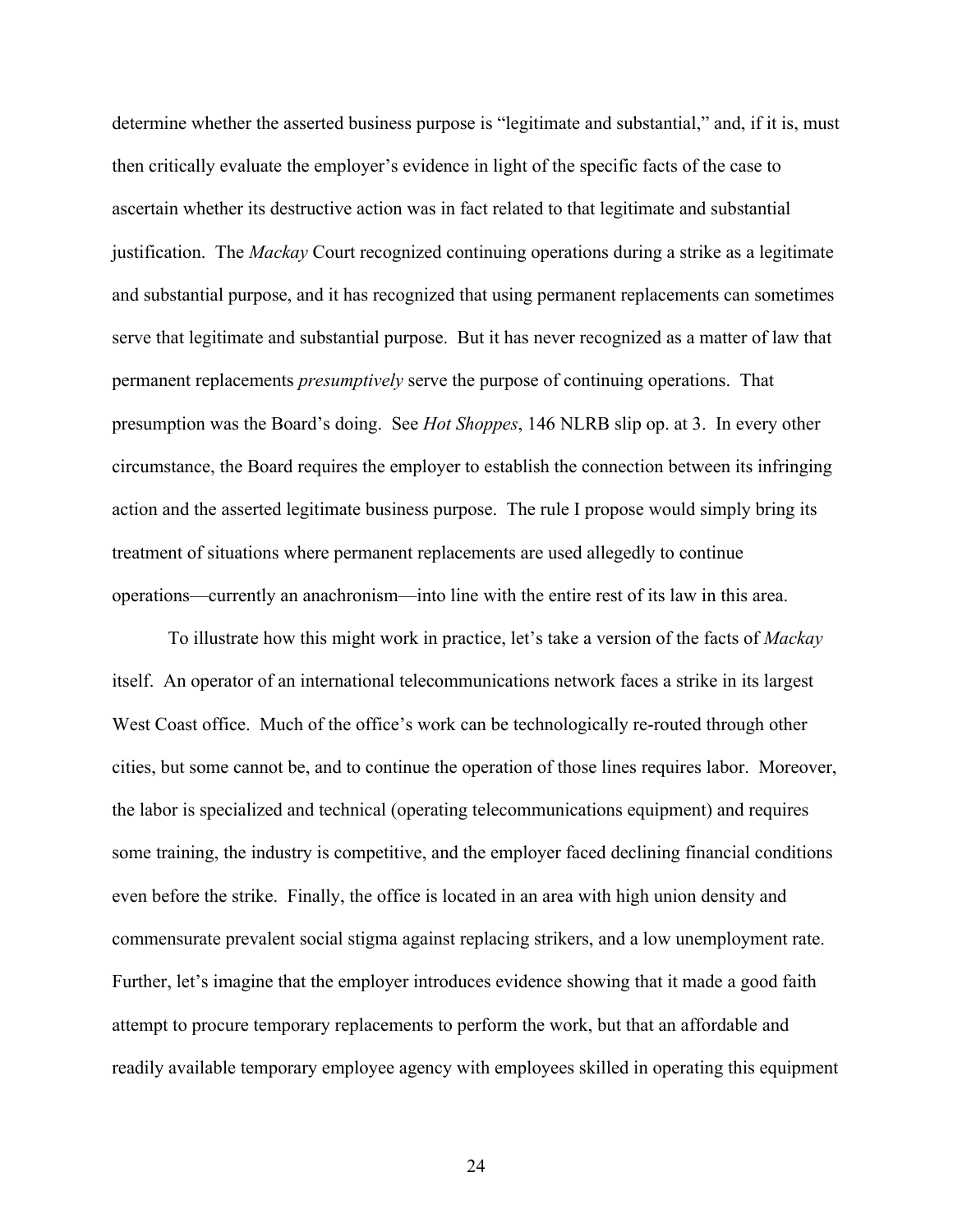did not exist nearby. Also, the employer claims that it concluded that, given the culture and employment statistics in the area, advertising for temporary workers was unlikely to be successful or would take a length of time that would be financially unacceptable, and this conclusion was supported by substantial evidence. Moreover, the employer reasonably does not think skilled workers will be willing to suddenly leave their lives in other parts of the country and come work at the struck location when the appointment might only last as little as a day or two. Lastly, let's assume that the union, employee, or General Counsel does not introduce any specific evidence of a motive to punish strikers, discourage unionization, or achieve some other illicit objective.

 The Board might look at this evidence and conclude that the employer needed to extend offers of permanence to maintain operations during the strike. The employer sought to maintain operations without resorting to the extremely destructive act of permanently replacing strikers but concluded, based on substantial evidence, that the less destructive alternatives would not allow it to maintain business operations. To obtain the number of workers needed, the employer would need to draw from other parts of the country, and to draw from other parts of the country would require offers of permanent positions. There is no record evidence of an illicit motive on the part of the employer. This is the sort of situation where permanent replacements are appropriate under Supreme Court precedent. The harm done to the strikers' rights as well as the rights of employees at this facility in the future is justified as necessary to uphold the employer's legitimate interest in continuing operations.

#### **VII. Conclusion**

 It will be the rare case where an employer permanently replacing economic strikers will be able to carry its burden of showing that its action served its interest in maintaining operations